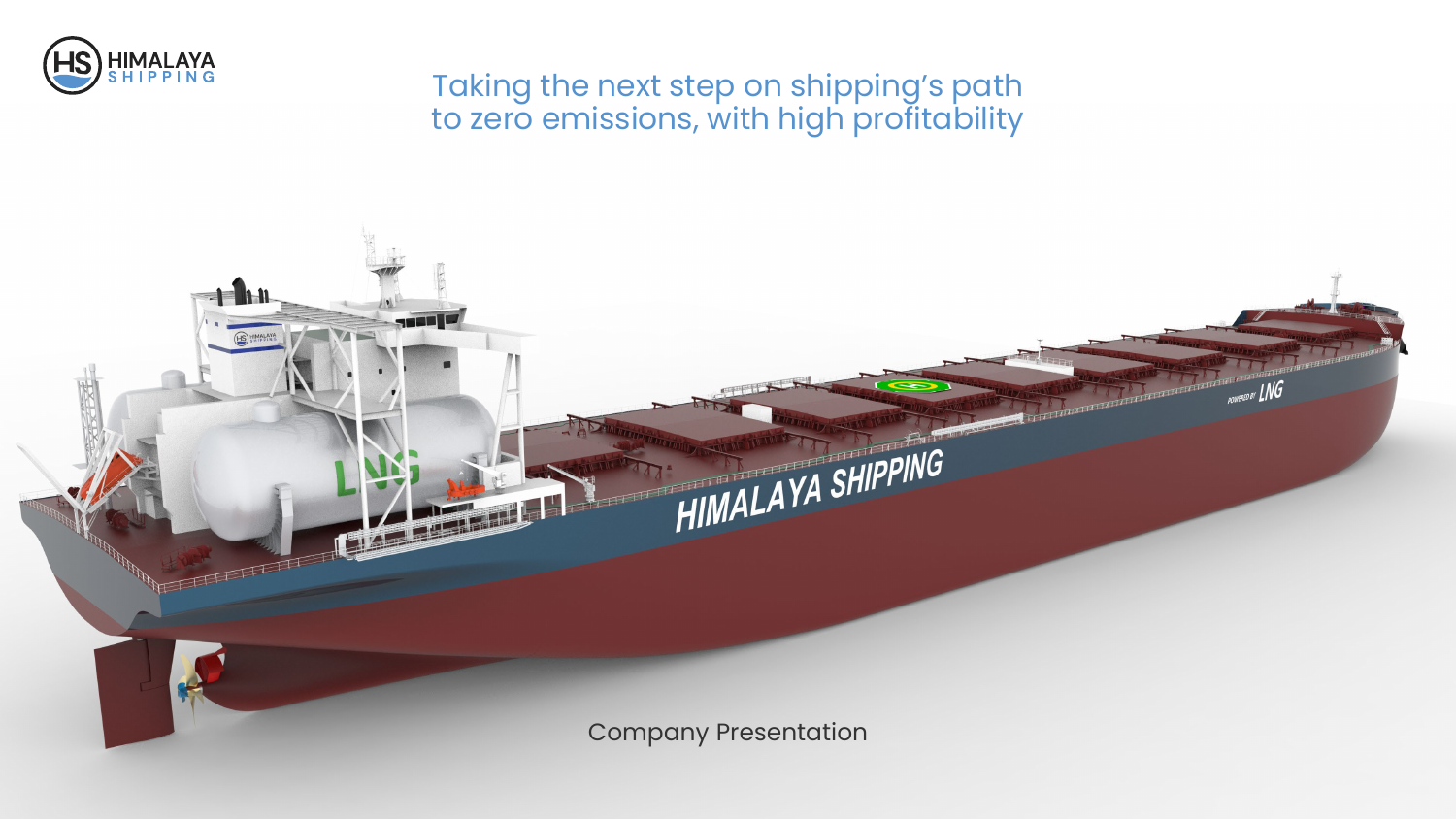## **Disclaimer**



This presentation (the "Presentation") has been prepared by Himalaya Shipping Ltd. (the "Company") solely for information purposes. The Presentation does not constitute any recommendation to buy, sell or otherwise transact with any securities issued by the Company.

No representation, warranty or undertaking, express or implied, is made by the Company and no reliance should be placed on the fairness, accuracy, completeness or correctness of the information or the opinions contained herein. The Company shall have no responsibility or liability whatsoever (for negligence or otherwise) for any loss arising from the use by any person or entity of the information set forth in the Presentation. All information set forth in the Presentation may change materially and without notice. In making the Presentation public the Company undertakes no obligation to provide additional information or to make updates thereto. The information set forth in the Presentation should be considered in the context of the circumstances prevailing at the date hereof and has not been and will not be updated to reflect material developments which may occur after such date unless specifically stated in such update(s).

Matters discussed in the Presentation include "forward looking statements". "Forward looking statements" are statements that are not historical facts and are usually identified by words such as "believes", "expects", "anticipates", "intends", "estimates", "will", "may", "continues", "should" etc. These "forward looking statements" reflect the Company's beliefs, intentions and current expectations concerning, among other things, the Company's results, financial condition, liquidity position, prospects, growth and strategies. "Forward looking statements" include statements regarding: objectives, goals, strategies, outlook and growth prospects, future plans, events or performance and potential for future growth, liquidity, capital resources and capital expenditures, economic outlook and industry trends, developments in the Company's market, the impact of regulatory initiatives and the strength of the Company's competitors. "Forward looking statements" involve risks and uncertainties because they relate to events and depend on circumstances that may or may not occur in the future. The "forward looking statements" included herein are based upon various assumptions, many of which, in turn, are based upon further assumptions. This includes, without limitation, the Company's review of historical operating trends, data contained in the Company's records and data available from third parties. Although the Company believes that these assumptions were reasonable when the relevant statements were made, they are inherently subject to significant known and unknown risks, uncertainties, contingencies and other factors which are difficult or impossible to predict and which are beyond the Company's control. "Forward looking statements" are not guarantees of future performance and such risks, uncertainties, contingencies and other important factors which are inherent thereto could cause the actual results of operation, financial condition and liquidity position of the Company or the industry in which it operates to differ materially from those results which, expressed or implied, are contained herein. No representation to the effect that at any of the "forward looking statements" or forecasts will come to pass or that any forecasted result will be achieved are made. The Presentation and the information contained herein does not constitute or form a part of and should not be construed as an offer for sale or subscription or of solicitation or invitation of any offer to subscribe for or purchase any securities issued by the Company.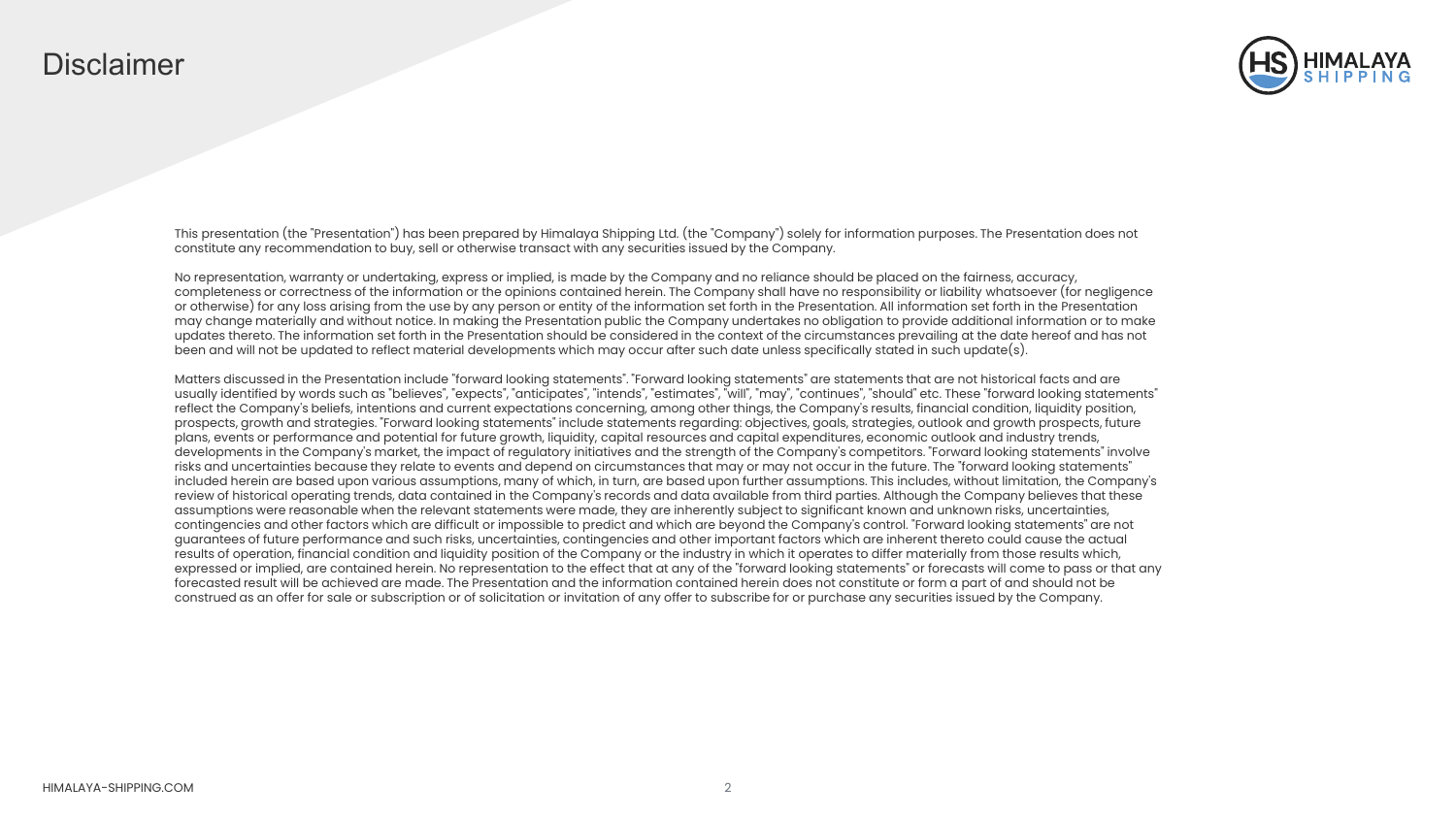## Himalaya Shipping - project overview

| (HS) HIMALAYA |  |
|---------------|--|

| <b>Ship</b>             | Price <sup>1</sup> (USDm) | Yard       | Size (DWTk) | <b>Ship type</b>       | <b>Target delivery date</b> |  |
|-------------------------|---------------------------|------------|-------------|------------------------|-----------------------------|--|
| Mount Kilimanjaro       | 67.8                      | <b>NTS</b> | 208         | Dual fuel Newcastlemax | $Mar-23$                    |  |
| Mount Ita               | 67.8                      | <b>NTS</b> | 208         | Dual fuel Newcastlemax | $Mar-23$                    |  |
| <b>Mount Etna</b>       | 67.8                      | <b>NTS</b> | 208         | Dual fuel Newcastlemax | $Apr-23$                    |  |
| Mount Blanc             | 67.8                      | <b>NTS</b> | 208         | Dual fuel Newcastlemax | $Jul-23$                    |  |
| <b>Mount Matterhorn</b> | 69.6                      | <b>NTS</b> | 208         | Dual fuel Newcastlemax | $Sep-23$                    |  |
| Mount Nebling           | 69.6                      | <b>NTS</b> | 208         | Dual fuel Newcastlemax | $Oct-23$                    |  |
| Mount Bandeira          | 69.6                      | <b>NTS</b> | 208         | Dual fuel Newcastlemax | $Feb-24$                    |  |
| Mount Hug               | 69.6                      | <b>NTS</b> | 208         | Dual fuel Newcastlemax | $Feb-24$                    |  |
| Mount Elbrus            | 70.1                      | <b>NTS</b> | 208         | Dual fuel Newcastlemax | $Apr-24$                    |  |
| Mount Emai              | 70.1                      | <b>NTS</b> | 208         | Dual fuel Newcastlemax | $Jul-24$                    |  |
| Mount Denali            | 70.1                      | <b>NTS</b> | 208         | Dual fuel Newcastlemax | Aug- $24$                   |  |
| Mount Aconcagua         | 70.1                      | <b>NTS</b> | 208         | Dual fuel Newcastlemax | $Sep-24$                    |  |
| Total / avg             | 830/69.2                  |            |             |                        |                             |  |

1) Price include extra cost for upgraded specifications and net address commission to be received

Strong technical and yard Technical supervision Olav Eikrem - 35 years experience, CTO at 2020 Bulkers Yard supervision by SeaQuest Marine Project Management which successfully supervised the 2020 Bulkers newbuilding program in addition to another > 300 vessels in its history

| <b>MAIN PARTICULARS</b><br>L.O.A<br>abt. 299.95 m                                                  | <b>TANK CAPACITY</b><br>Cargo hold<br>abt. 222,000 m <sup>3</sup>                            | <b>MAIN ENGIN</b><br>1 Set<br>MAN 6G70ME-C10.5-GI Tier III HPSCR<br>Type:               |
|----------------------------------------------------------------------------------------------------|----------------------------------------------------------------------------------------------|-----------------------------------------------------------------------------------------|
| L.B.P<br>294.75 m<br>Breadth (mld)<br>50.0 m                                                       | (Including hatch coamings)<br>Fuel oil<br>abt. 4,750 m <sup>3</sup>                          | SMCR:<br>15,840 kW x 70.8 RPM<br>Fixed-pitch propeller<br>4 Blade                       |
| Depth (mld)<br>25.20 m<br>Designed draft<br>18.40 m                                                | Marine gas oil<br>abt. 550 m <sup>3</sup><br>LNG tanks (Type C)<br>abt. 7,500 m <sup>3</sup> | <b>FUEL CONSUMPTION OF MAIN ENGINE</b><br>D.F.G.C at NCR (Tier II)<br>38.6 MT/Day+6%    |
| Scantling draft<br>18.48 m<br>DWT on Td<br>208,800 MT                                              | abt. 300 m <sup>3</sup><br>Fresh water<br>Water ballast<br>abt. 70,380 m <sup>3</sup>        | $(L.C.V = 50,000 kJ/kg)$<br>D.F.O.C at NCR (Tier II)<br>47.9 MT/Day+6%                  |
| DWT on Ts<br>209,800 MT<br>Cruising range (Diesel Mode)<br>26,500 n.mile                           | (excluding No.6 cargo hold)<br>Water ballast<br>abt. 93,120 m <sup>3</sup>                   | $(L.C.V = 42,700 kJ/kg)$                                                                |
| 22,000 n.mile<br>Cruising range (Gas Mode)                                                         | (including No.6 cargo hold)                                                                  | <b>POWER SUPPLY</b>                                                                     |
| 13.75 knots<br>Speed<br>(Draft at 18.40m at NCR with 15% sea margin,                               | <b>CARGO HATCH (L x B)</b><br>abt. 15.68 m x 19.60 m<br>No. 1                                | <b>ABB Shaft Generator:</b><br>1 x 1.200 kW<br>Yanmar Diesel generators<br>2 x 1,198 kW |
| including 1100kW engine power for shaft                                                            | No. 2 - 8<br>abt. 15.68 m x 23.20 m<br>No. 9<br>abt. 15.68 m x 19.60 m                       | 1 x 250 kW<br>Cummins Emcy. generator                                                   |
| generator)<br>PSV+HVAF<br><b>Energy Saving Device:</b>                                             | <b>WATER BALLAST SYSTEM</b>                                                                  | <b>COMPOSITE BOILER (Dual Fuel)</b><br>4,000 kg/h<br>Fired section                      |
| <b>COMPLEMENT</b><br>Crews of 28                                                                   | <b>Ballast Pump</b><br>2 Sets<br>Abt. 3,500 m <sup>3</sup> /h × 35mlc.<br>Capacity           | 670 kg/h<br>Exhaust gas side<br>(M/E at NCR under ISO reference condition)              |
| <b>CLASS</b><br><b>ABS</b>                                                                         | Ballast stripping eductor<br>2 Sets<br>1 set of 200 m <sup>3</sup> /hr x 25mlc.<br>Capacity  | <b>NAVIGATION EQUIPMENT</b>                                                             |
| ⊕A1, (E), Bulk Carrier, CSR, AB-CM, BC-A (Holds<br>2, 4, 6 & 8 may be empty), ESP, GRAB [35], BWT, | 1 set of 350 m <sup>3</sup> /hr x 25mlc.<br><b>BALLAST WATER TREATMENT</b><br>1 Set          | 1 Set of X-band<br>Radar plant<br>1 Set of S-band                                       |
| BWE, RW, IHM, CPS, UWILD, ENVIRO, PMA,                                                             | 7,000 m <sup>3</sup> /hr.<br>Capacity<br>set                                                 | DGPS navigator<br>2 Sets<br>1 Set<br>AIS                                                |
| GFS(DFD), #AMS, #ACCU, TCM, RRDA ,<br>Ammonia Fuel Ready Level 1C                                  |                                                                                              |                                                                                         |
| 210,000 DWT BULK CARRIER                                                                           |                                                                                              | Fax: +86-523-84215129<br>Tel: +86-523-80686819<br>Email: business@ncship.com.cn         |
| (LNG DUAL FUEL-MEGI)                                                                               |                                                                                              | New Times Shipbuilding Co., Ltd.                                                        |
|                                                                                                    |                                                                                              | Add.: Dan Hua Port, Jing Jiang City, Jiangsu Province, P. R. China 214518               |
|                                                                                                    |                                                                                              |                                                                                         |
| $-10.5$                                                                                            |                                                                                              | Ale Hamal Bir<br>TA TIA T                                                               |
|                                                                                                    |                                                                                              |                                                                                         |
|                                                                                                    |                                                                                              |                                                                                         |
|                                                                                                    |                                                                                              |                                                                                         |
|                                                                                                    |                                                                                              |                                                                                         |
|                                                                                                    |                                                                                              | Ships can run on LNG or LSFO giving full optionality/endurance for C3 round voyage      |
|                                                                                                    |                                                                                              | Equipped with shaft generator - reducing methane slip and fuel consumption              |

- Ammonia Ready Level 1C reduced cost for  $u/g$  to future potential fuels
- Preliminary A+ GHG rating top 1% emissions rating for large bulk carriers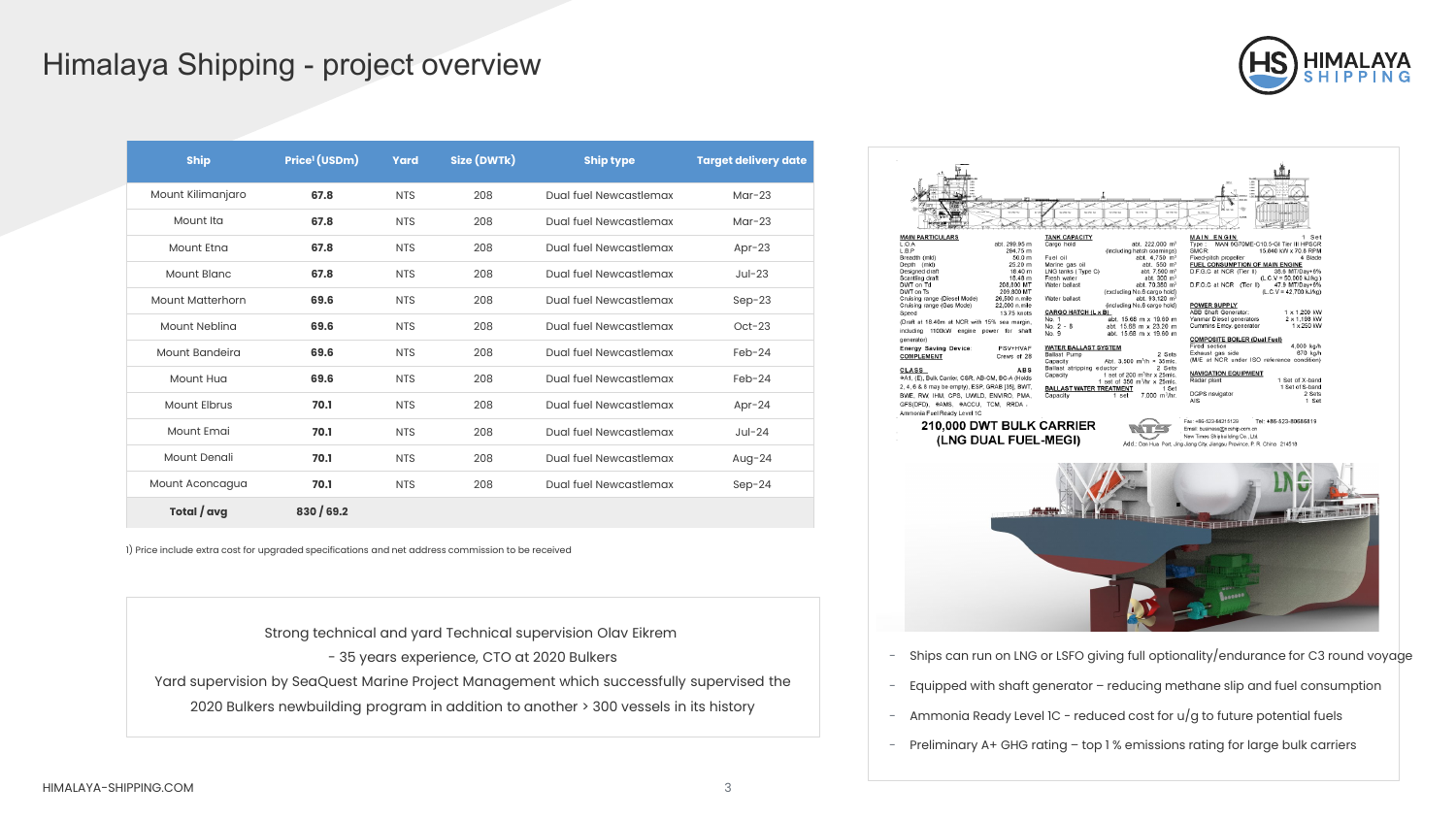# Why are we ordering bulkers? (I/IV)



### **Capesize orderbook as % of fleet**

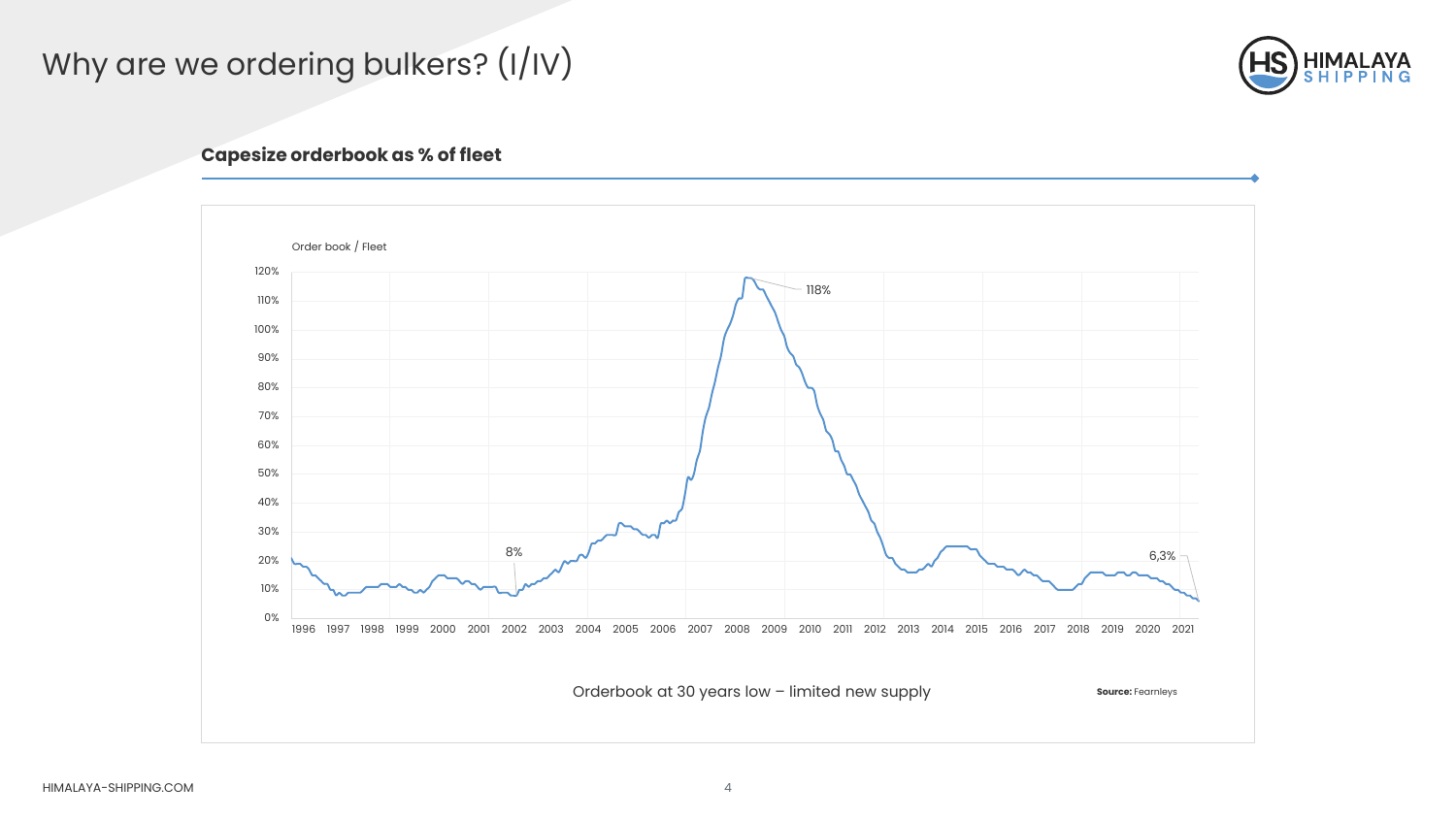# This cycle might last longer than you think



**300** *Scrapping candidates until 2030* **250 200 150 100 50 0** - 393 - 395 - 395 - 309 - 309 - 309 - 309 - 309 - 309 - 309 - 309 - 309 - 309 - 309

**Source:** Clarksons, Company data

### **A lot of ships meeting age limit Significant fleet replacement needed**

| Year | # ships scrapped pr year<br>(if scrapped @ 20 years) | # ships scrapped pr year<br>(if scrapped @ 15 years) |  |
|------|------------------------------------------------------|------------------------------------------------------|--|
| 2022 | 57                                                   | 287                                                  |  |
| 2023 | 28                                                   | 45                                                   |  |
| 2024 | 41                                                   | 110                                                  |  |
| 2025 | 47                                                   | 212                                                  |  |
| 2026 | 58                                                   | 251                                                  |  |
| 2027 | 56                                                   | 214                                                  |  |
| 2028 | 45                                                   | 103                                                  |  |
| 2029 | 110                                                  | 94                                                   |  |
| 2030 | 212                                                  | 88                                                   |  |

When the last cycle started there was ~600 Capesize vessels, today its 1900 –

Replacements need significantly higher yard capacity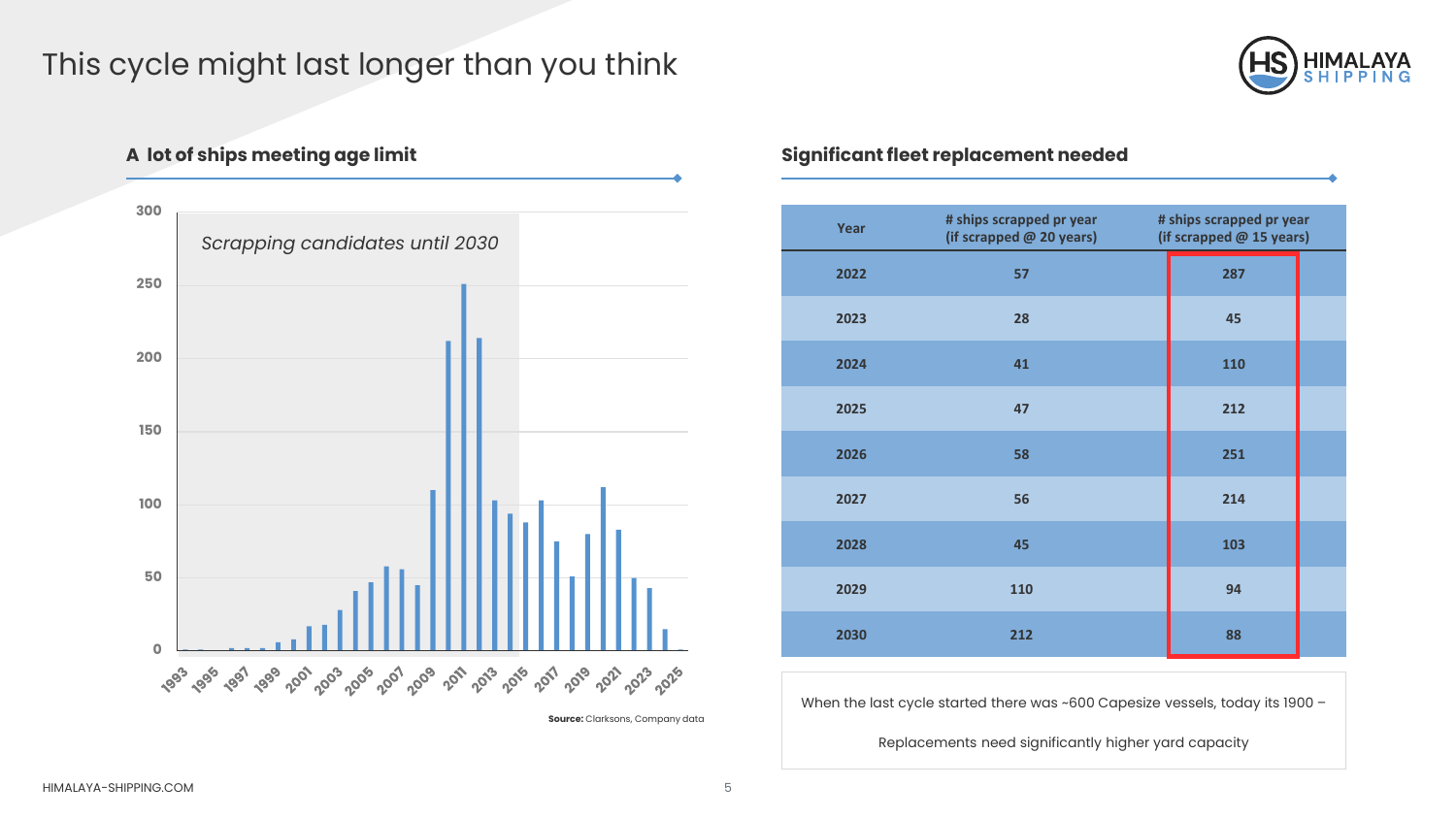# Why are we ordering bulkers? (IIII/IIII)



### **Shipyard capacity down - 166 shipyards closed in China Banks exiting**

| Anhui Ma'anshan<br>Nantong Lianxinggang Shipbuilding Co Ltd - Qidong<br>Universe Shipbuilding (Yangzhou)<br>Wanlong Shipbuilding Heavy<br>Bohai (as above now just block fabrication but could reappear)<br>Nantong Nikka<br>China Merchants - Shenzhen<br>Nantong Rainbow Offshore<br>Wenling Kaili Shiprepair<br>Wenling Yongli Shiprepair & Building<br>Chongging Dongfeng<br>Nantong Tongmao<br>COSCO Guangdong<br>Nantong Yahua<br>Wenzhou Zhongou<br>Wison (Nantong) Heavy<br>COSCO Nantong<br>Ningbo Beilun Kangda<br>Ningbo Beilun Lantian<br>Wudi Jinbin<br>COSCO Qidong<br>COSCO Shipping (Qidong)<br>Ningbo Boda<br>Yangzhou Guoyu<br>CSSC Offshore & Marine Eng.<br>Ningbo Bohai Shipbuilding Co Ltd - Xiangshan Count<br>Yangzhou Haichuan<br>Damen Yichan<br>Ningbo Dongfang<br>Yangzhou Kejin<br>Dayang Offshore - Taixing<br>Ningbo Dongsheng Shiprepair<br>Yangzhou Nakanishi<br>Fujian Baima<br>Ningbo Zhenhe<br>Yangzhou Ryuwa<br>Fulian Crown Ocean<br>Ningbo Zhongyang<br>Yanazhou Wanlona<br>Fujian Funing<br>No 4807 Shipyard of PLA<br>Yantai Raffles<br>Offshore Oil Engineering (Qingdao)<br>Fujian Honggang<br>Yizheng Kangping Shipbuilding & Repair<br>PaxOcean (Zhoushan)<br><b>Fujian Huadong</b><br><b>ZCHI Shipbuilding</b><br><b>Fullan Southeast</b><br>Penalai Bohai<br>Zhejiang Aoli<br>Guangdong Qingyuan<br>Qidong Daoda Marine<br>Zhejiang Changhong<br>Guangxi Wuzhou<br>Qingdao Wuchuan<br>Zhejiang Chengzhou<br>Haidong<br>Qingdao Yangfan<br>Zhejiang Chenye<br>Hangzhou Dongfeng<br>Qingshan Shipyard<br>Zhejiang Donghong<br>Huarun Dadong Dockyard<br>Rongcheng Shenfei<br>Zhejiang Fangyuan Ship<br>Huatai<br>Sainty Yangzhou<br>Zhejiang Friendship<br>Hubei Hughai<br>Samjin<br>Zhejiang Haicheng<br>Huizhou Tonghu Zhifa Industrial<br>Shandong Baibuting<br>Zhejiang Hexing<br>Huludao Bohai Shipyard<br>Shandong Huahai<br>Zhejiang Hongguan<br>Jiangdong Shipyard<br>Shandong Weihai<br>Zhejiang Jiantiao<br>Jiangdu Shenzhou Shipyard - Yangzhou JS<br>Shanghai Zhenhua H.I. Qidong Marine<br>Zhejiang Jingang<br>Jiangdu Yahai Shipbuilding<br>Shanghai Zhenhua Industries<br>Zhejiang Jiuzhou<br>Shengli Petroleum Admin Bureau No 1 Oilfield Const<br>Jiangdu Yuehai Shipbuilding<br>Zhejiang Judger<br><b>STX Dalian</b><br>Zhejiang Kaihang<br>Jiangsu Eastern Heavy Industry<br>Jiangsu Haifeng Shipbuilding<br><b>Taizhou CATIC</b><br>Zhejiang Mingfa<br>Taizhou Changxin<br>Jiangsu Haitong Offshore<br><b>Zhejiang Pacific</b><br>Jiangsu Haizhongzhou<br>Taizhou Haibin Sb. & Repairing<br>Zhejiang Peninsula Ship<br>Taizhou Hengzhou Shipbuilding Co Ltd - Sanmen Coun<br>Jiangsu Hongming<br>Jiangsu Huatai<br>Taizhou Huaji Ship<br>Zhejiang Shengong Shipbuilding Co Ltd - Yueqing ZJ<br>Jiangsu Jiangyang Shipyard<br>Taizhou Huangyan Jixiang<br>Zhejiang Shipbuilding - Fenghua<br>Jiangsu Jiuzhou<br><b>Taizhou Wanchang</b><br>Zhejiang Shipbuilding - Ningbo<br>Jiangsu Longli HI<br>Taizhou Wuzhou<br>Zhejiang Shipyard - Ningbo ZJ<br>Jiangsu Mingyang<br>Taizhou Yanhai<br>Zhejiang Taitong<br>Jiangsu Qidong Fengshu<br>Taizhou Yuansheng<br>Zhejiang Tenglong<br>Linhai Jianghai<br>Zhejiang Tianshi<br>Jiangsu Qinfeng<br>Jiangsu Runyang Shipyard<br>Longhai Zini Xiongxing Shiprepair<br>Zhejiang Xifeng<br>Jiangsu Shenghua<br>Ma'anshan Jiangnan<br>Zhejiang Xintian Ship<br>Marine Expert (Zhaoging)<br>Zhejiang Yueging Changhong<br>Jiangsu Sugang<br>Jiangsu Yangzi Changbo<br>Nanjing Dongze<br>Zhejiang Zhenghe<br>Nanjing Jinda Shipbuilding Co Ltd - Nanjing JS<br>Jiangsu Ya'ou<br>Zhejiang Zhenxing Shiprepair<br>Jiangsu Zhenjiang Shipyard<br>Nanjing Ningjiang<br>Zhejiang Zhenyu<br>Jingjiang Nanyang Shipbuilding<br>Nanjing Wujiazui<br>Zhongche Group Taizhou No 7816<br>Jinhaiwan Shipyard<br>Nantong Changqingsha<br>Zhoushan Haitian<br>Jiujiang Xiangsheng<br>Nantong Dongxin<br>Zhoushan Wuzhou Ship Repairing<br>Kouan Shipbuilding<br>Nantong Gangzha<br>Zijinshan Shipyard of Nanjing<br>Linhai Changshun Shiprepair<br>Lianyungang Helitong<br>Nantong Huigang<br>Lianyungang Wuzhou<br>Liaoning Marine & Offshore<br>Linhai Huajie<br>Liaoning Hongguan |                         |                 |                          |
|---------------------------------------------------------------------------------------------------------------------------------------------------------------------------------------------------------------------------------------------------------------------------------------------------------------------------------------------------------------------------------------------------------------------------------------------------------------------------------------------------------------------------------------------------------------------------------------------------------------------------------------------------------------------------------------------------------------------------------------------------------------------------------------------------------------------------------------------------------------------------------------------------------------------------------------------------------------------------------------------------------------------------------------------------------------------------------------------------------------------------------------------------------------------------------------------------------------------------------------------------------------------------------------------------------------------------------------------------------------------------------------------------------------------------------------------------------------------------------------------------------------------------------------------------------------------------------------------------------------------------------------------------------------------------------------------------------------------------------------------------------------------------------------------------------------------------------------------------------------------------------------------------------------------------------------------------------------------------------------------------------------------------------------------------------------------------------------------------------------------------------------------------------------------------------------------------------------------------------------------------------------------------------------------------------------------------------------------------------------------------------------------------------------------------------------------------------------------------------------------------------------------------------------------------------------------------------------------------------------------------------------------------------------------------------------------------------------------------------------------------------------------------------------------------------------------------------------------------------------------------------------------------------------------------------------------------------------------------------------------------------------------------------------------------------------------------------------------------------------------------------------------------------------------------------------------------------------------------------------------------------------------------------------------------------------------------------------------------------------------------------------------------------------------------------------------------------------------------------------------------------------------------------------------------------------------------------------------------------------------------------------------------------------------------------------------------------------------------------------------------------------------------------------------------------------------------------------------------------------------------------------------------------------------------------------------------------------------------------------------------------------------------------------------------------------------------------------------------------------------------------------------------------------------------|-------------------------|-----------------|--------------------------|
| Zhejiang Qinfeng Shipbuilding Co Ltd - Sanmen Xian                                                                                                                                                                                                                                                                                                                                                                                                                                                                                                                                                                                                                                                                                                                                                                                                                                                                                                                                                                                                                                                                                                                                                                                                                                                                                                                                                                                                                                                                                                                                                                                                                                                                                                                                                                                                                                                                                                                                                                                                                                                                                                                                                                                                                                                                                                                                                                                                                                                                                                                                                                                                                                                                                                                                                                                                                                                                                                                                                                                                                                                                                                                                                                                                                                                                                                                                                                                                                                                                                                                                                                                                                                                                                                                                                                                                                                                                                                                                                                                                                                                                                                                        | Anhui Hengshun Fangzhou | Nantong Jinghua | Tianjin Xingang Shipyard |
|                                                                                                                                                                                                                                                                                                                                                                                                                                                                                                                                                                                                                                                                                                                                                                                                                                                                                                                                                                                                                                                                                                                                                                                                                                                                                                                                                                                                                                                                                                                                                                                                                                                                                                                                                                                                                                                                                                                                                                                                                                                                                                                                                                                                                                                                                                                                                                                                                                                                                                                                                                                                                                                                                                                                                                                                                                                                                                                                                                                                                                                                                                                                                                                                                                                                                                                                                                                                                                                                                                                                                                                                                                                                                                                                                                                                                                                                                                                                                                                                                                                                                                                                                                           |                         |                 |                          |
|                                                                                                                                                                                                                                                                                                                                                                                                                                                                                                                                                                                                                                                                                                                                                                                                                                                                                                                                                                                                                                                                                                                                                                                                                                                                                                                                                                                                                                                                                                                                                                                                                                                                                                                                                                                                                                                                                                                                                                                                                                                                                                                                                                                                                                                                                                                                                                                                                                                                                                                                                                                                                                                                                                                                                                                                                                                                                                                                                                                                                                                                                                                                                                                                                                                                                                                                                                                                                                                                                                                                                                                                                                                                                                                                                                                                                                                                                                                                                                                                                                                                                                                                                                           |                         |                 |                          |
|                                                                                                                                                                                                                                                                                                                                                                                                                                                                                                                                                                                                                                                                                                                                                                                                                                                                                                                                                                                                                                                                                                                                                                                                                                                                                                                                                                                                                                                                                                                                                                                                                                                                                                                                                                                                                                                                                                                                                                                                                                                                                                                                                                                                                                                                                                                                                                                                                                                                                                                                                                                                                                                                                                                                                                                                                                                                                                                                                                                                                                                                                                                                                                                                                                                                                                                                                                                                                                                                                                                                                                                                                                                                                                                                                                                                                                                                                                                                                                                                                                                                                                                                                                           |                         |                 |                          |
|                                                                                                                                                                                                                                                                                                                                                                                                                                                                                                                                                                                                                                                                                                                                                                                                                                                                                                                                                                                                                                                                                                                                                                                                                                                                                                                                                                                                                                                                                                                                                                                                                                                                                                                                                                                                                                                                                                                                                                                                                                                                                                                                                                                                                                                                                                                                                                                                                                                                                                                                                                                                                                                                                                                                                                                                                                                                                                                                                                                                                                                                                                                                                                                                                                                                                                                                                                                                                                                                                                                                                                                                                                                                                                                                                                                                                                                                                                                                                                                                                                                                                                                                                                           |                         |                 |                          |
|                                                                                                                                                                                                                                                                                                                                                                                                                                                                                                                                                                                                                                                                                                                                                                                                                                                                                                                                                                                                                                                                                                                                                                                                                                                                                                                                                                                                                                                                                                                                                                                                                                                                                                                                                                                                                                                                                                                                                                                                                                                                                                                                                                                                                                                                                                                                                                                                                                                                                                                                                                                                                                                                                                                                                                                                                                                                                                                                                                                                                                                                                                                                                                                                                                                                                                                                                                                                                                                                                                                                                                                                                                                                                                                                                                                                                                                                                                                                                                                                                                                                                                                                                                           |                         |                 |                          |
|                                                                                                                                                                                                                                                                                                                                                                                                                                                                                                                                                                                                                                                                                                                                                                                                                                                                                                                                                                                                                                                                                                                                                                                                                                                                                                                                                                                                                                                                                                                                                                                                                                                                                                                                                                                                                                                                                                                                                                                                                                                                                                                                                                                                                                                                                                                                                                                                                                                                                                                                                                                                                                                                                                                                                                                                                                                                                                                                                                                                                                                                                                                                                                                                                                                                                                                                                                                                                                                                                                                                                                                                                                                                                                                                                                                                                                                                                                                                                                                                                                                                                                                                                                           |                         |                 |                          |
|                                                                                                                                                                                                                                                                                                                                                                                                                                                                                                                                                                                                                                                                                                                                                                                                                                                                                                                                                                                                                                                                                                                                                                                                                                                                                                                                                                                                                                                                                                                                                                                                                                                                                                                                                                                                                                                                                                                                                                                                                                                                                                                                                                                                                                                                                                                                                                                                                                                                                                                                                                                                                                                                                                                                                                                                                                                                                                                                                                                                                                                                                                                                                                                                                                                                                                                                                                                                                                                                                                                                                                                                                                                                                                                                                                                                                                                                                                                                                                                                                                                                                                                                                                           |                         |                 |                          |
|                                                                                                                                                                                                                                                                                                                                                                                                                                                                                                                                                                                                                                                                                                                                                                                                                                                                                                                                                                                                                                                                                                                                                                                                                                                                                                                                                                                                                                                                                                                                                                                                                                                                                                                                                                                                                                                                                                                                                                                                                                                                                                                                                                                                                                                                                                                                                                                                                                                                                                                                                                                                                                                                                                                                                                                                                                                                                                                                                                                                                                                                                                                                                                                                                                                                                                                                                                                                                                                                                                                                                                                                                                                                                                                                                                                                                                                                                                                                                                                                                                                                                                                                                                           |                         |                 |                          |
|                                                                                                                                                                                                                                                                                                                                                                                                                                                                                                                                                                                                                                                                                                                                                                                                                                                                                                                                                                                                                                                                                                                                                                                                                                                                                                                                                                                                                                                                                                                                                                                                                                                                                                                                                                                                                                                                                                                                                                                                                                                                                                                                                                                                                                                                                                                                                                                                                                                                                                                                                                                                                                                                                                                                                                                                                                                                                                                                                                                                                                                                                                                                                                                                                                                                                                                                                                                                                                                                                                                                                                                                                                                                                                                                                                                                                                                                                                                                                                                                                                                                                                                                                                           |                         |                 |                          |
|                                                                                                                                                                                                                                                                                                                                                                                                                                                                                                                                                                                                                                                                                                                                                                                                                                                                                                                                                                                                                                                                                                                                                                                                                                                                                                                                                                                                                                                                                                                                                                                                                                                                                                                                                                                                                                                                                                                                                                                                                                                                                                                                                                                                                                                                                                                                                                                                                                                                                                                                                                                                                                                                                                                                                                                                                                                                                                                                                                                                                                                                                                                                                                                                                                                                                                                                                                                                                                                                                                                                                                                                                                                                                                                                                                                                                                                                                                                                                                                                                                                                                                                                                                           |                         |                 |                          |
|                                                                                                                                                                                                                                                                                                                                                                                                                                                                                                                                                                                                                                                                                                                                                                                                                                                                                                                                                                                                                                                                                                                                                                                                                                                                                                                                                                                                                                                                                                                                                                                                                                                                                                                                                                                                                                                                                                                                                                                                                                                                                                                                                                                                                                                                                                                                                                                                                                                                                                                                                                                                                                                                                                                                                                                                                                                                                                                                                                                                                                                                                                                                                                                                                                                                                                                                                                                                                                                                                                                                                                                                                                                                                                                                                                                                                                                                                                                                                                                                                                                                                                                                                                           |                         |                 |                          |
|                                                                                                                                                                                                                                                                                                                                                                                                                                                                                                                                                                                                                                                                                                                                                                                                                                                                                                                                                                                                                                                                                                                                                                                                                                                                                                                                                                                                                                                                                                                                                                                                                                                                                                                                                                                                                                                                                                                                                                                                                                                                                                                                                                                                                                                                                                                                                                                                                                                                                                                                                                                                                                                                                                                                                                                                                                                                                                                                                                                                                                                                                                                                                                                                                                                                                                                                                                                                                                                                                                                                                                                                                                                                                                                                                                                                                                                                                                                                                                                                                                                                                                                                                                           |                         |                 |                          |
|                                                                                                                                                                                                                                                                                                                                                                                                                                                                                                                                                                                                                                                                                                                                                                                                                                                                                                                                                                                                                                                                                                                                                                                                                                                                                                                                                                                                                                                                                                                                                                                                                                                                                                                                                                                                                                                                                                                                                                                                                                                                                                                                                                                                                                                                                                                                                                                                                                                                                                                                                                                                                                                                                                                                                                                                                                                                                                                                                                                                                                                                                                                                                                                                                                                                                                                                                                                                                                                                                                                                                                                                                                                                                                                                                                                                                                                                                                                                                                                                                                                                                                                                                                           |                         |                 |                          |
|                                                                                                                                                                                                                                                                                                                                                                                                                                                                                                                                                                                                                                                                                                                                                                                                                                                                                                                                                                                                                                                                                                                                                                                                                                                                                                                                                                                                                                                                                                                                                                                                                                                                                                                                                                                                                                                                                                                                                                                                                                                                                                                                                                                                                                                                                                                                                                                                                                                                                                                                                                                                                                                                                                                                                                                                                                                                                                                                                                                                                                                                                                                                                                                                                                                                                                                                                                                                                                                                                                                                                                                                                                                                                                                                                                                                                                                                                                                                                                                                                                                                                                                                                                           |                         |                 |                          |
|                                                                                                                                                                                                                                                                                                                                                                                                                                                                                                                                                                                                                                                                                                                                                                                                                                                                                                                                                                                                                                                                                                                                                                                                                                                                                                                                                                                                                                                                                                                                                                                                                                                                                                                                                                                                                                                                                                                                                                                                                                                                                                                                                                                                                                                                                                                                                                                                                                                                                                                                                                                                                                                                                                                                                                                                                                                                                                                                                                                                                                                                                                                                                                                                                                                                                                                                                                                                                                                                                                                                                                                                                                                                                                                                                                                                                                                                                                                                                                                                                                                                                                                                                                           |                         |                 |                          |
|                                                                                                                                                                                                                                                                                                                                                                                                                                                                                                                                                                                                                                                                                                                                                                                                                                                                                                                                                                                                                                                                                                                                                                                                                                                                                                                                                                                                                                                                                                                                                                                                                                                                                                                                                                                                                                                                                                                                                                                                                                                                                                                                                                                                                                                                                                                                                                                                                                                                                                                                                                                                                                                                                                                                                                                                                                                                                                                                                                                                                                                                                                                                                                                                                                                                                                                                                                                                                                                                                                                                                                                                                                                                                                                                                                                                                                                                                                                                                                                                                                                                                                                                                                           |                         |                 |                          |
|                                                                                                                                                                                                                                                                                                                                                                                                                                                                                                                                                                                                                                                                                                                                                                                                                                                                                                                                                                                                                                                                                                                                                                                                                                                                                                                                                                                                                                                                                                                                                                                                                                                                                                                                                                                                                                                                                                                                                                                                                                                                                                                                                                                                                                                                                                                                                                                                                                                                                                                                                                                                                                                                                                                                                                                                                                                                                                                                                                                                                                                                                                                                                                                                                                                                                                                                                                                                                                                                                                                                                                                                                                                                                                                                                                                                                                                                                                                                                                                                                                                                                                                                                                           |                         |                 |                          |
|                                                                                                                                                                                                                                                                                                                                                                                                                                                                                                                                                                                                                                                                                                                                                                                                                                                                                                                                                                                                                                                                                                                                                                                                                                                                                                                                                                                                                                                                                                                                                                                                                                                                                                                                                                                                                                                                                                                                                                                                                                                                                                                                                                                                                                                                                                                                                                                                                                                                                                                                                                                                                                                                                                                                                                                                                                                                                                                                                                                                                                                                                                                                                                                                                                                                                                                                                                                                                                                                                                                                                                                                                                                                                                                                                                                                                                                                                                                                                                                                                                                                                                                                                                           |                         |                 |                          |
|                                                                                                                                                                                                                                                                                                                                                                                                                                                                                                                                                                                                                                                                                                                                                                                                                                                                                                                                                                                                                                                                                                                                                                                                                                                                                                                                                                                                                                                                                                                                                                                                                                                                                                                                                                                                                                                                                                                                                                                                                                                                                                                                                                                                                                                                                                                                                                                                                                                                                                                                                                                                                                                                                                                                                                                                                                                                                                                                                                                                                                                                                                                                                                                                                                                                                                                                                                                                                                                                                                                                                                                                                                                                                                                                                                                                                                                                                                                                                                                                                                                                                                                                                                           |                         |                 |                          |
|                                                                                                                                                                                                                                                                                                                                                                                                                                                                                                                                                                                                                                                                                                                                                                                                                                                                                                                                                                                                                                                                                                                                                                                                                                                                                                                                                                                                                                                                                                                                                                                                                                                                                                                                                                                                                                                                                                                                                                                                                                                                                                                                                                                                                                                                                                                                                                                                                                                                                                                                                                                                                                                                                                                                                                                                                                                                                                                                                                                                                                                                                                                                                                                                                                                                                                                                                                                                                                                                                                                                                                                                                                                                                                                                                                                                                                                                                                                                                                                                                                                                                                                                                                           |                         |                 |                          |
|                                                                                                                                                                                                                                                                                                                                                                                                                                                                                                                                                                                                                                                                                                                                                                                                                                                                                                                                                                                                                                                                                                                                                                                                                                                                                                                                                                                                                                                                                                                                                                                                                                                                                                                                                                                                                                                                                                                                                                                                                                                                                                                                                                                                                                                                                                                                                                                                                                                                                                                                                                                                                                                                                                                                                                                                                                                                                                                                                                                                                                                                                                                                                                                                                                                                                                                                                                                                                                                                                                                                                                                                                                                                                                                                                                                                                                                                                                                                                                                                                                                                                                                                                                           |                         |                 |                          |
|                                                                                                                                                                                                                                                                                                                                                                                                                                                                                                                                                                                                                                                                                                                                                                                                                                                                                                                                                                                                                                                                                                                                                                                                                                                                                                                                                                                                                                                                                                                                                                                                                                                                                                                                                                                                                                                                                                                                                                                                                                                                                                                                                                                                                                                                                                                                                                                                                                                                                                                                                                                                                                                                                                                                                                                                                                                                                                                                                                                                                                                                                                                                                                                                                                                                                                                                                                                                                                                                                                                                                                                                                                                                                                                                                                                                                                                                                                                                                                                                                                                                                                                                                                           |                         |                 |                          |
|                                                                                                                                                                                                                                                                                                                                                                                                                                                                                                                                                                                                                                                                                                                                                                                                                                                                                                                                                                                                                                                                                                                                                                                                                                                                                                                                                                                                                                                                                                                                                                                                                                                                                                                                                                                                                                                                                                                                                                                                                                                                                                                                                                                                                                                                                                                                                                                                                                                                                                                                                                                                                                                                                                                                                                                                                                                                                                                                                                                                                                                                                                                                                                                                                                                                                                                                                                                                                                                                                                                                                                                                                                                                                                                                                                                                                                                                                                                                                                                                                                                                                                                                                                           |                         |                 |                          |
|                                                                                                                                                                                                                                                                                                                                                                                                                                                                                                                                                                                                                                                                                                                                                                                                                                                                                                                                                                                                                                                                                                                                                                                                                                                                                                                                                                                                                                                                                                                                                                                                                                                                                                                                                                                                                                                                                                                                                                                                                                                                                                                                                                                                                                                                                                                                                                                                                                                                                                                                                                                                                                                                                                                                                                                                                                                                                                                                                                                                                                                                                                                                                                                                                                                                                                                                                                                                                                                                                                                                                                                                                                                                                                                                                                                                                                                                                                                                                                                                                                                                                                                                                                           |                         |                 |                          |
|                                                                                                                                                                                                                                                                                                                                                                                                                                                                                                                                                                                                                                                                                                                                                                                                                                                                                                                                                                                                                                                                                                                                                                                                                                                                                                                                                                                                                                                                                                                                                                                                                                                                                                                                                                                                                                                                                                                                                                                                                                                                                                                                                                                                                                                                                                                                                                                                                                                                                                                                                                                                                                                                                                                                                                                                                                                                                                                                                                                                                                                                                                                                                                                                                                                                                                                                                                                                                                                                                                                                                                                                                                                                                                                                                                                                                                                                                                                                                                                                                                                                                                                                                                           |                         |                 |                          |
|                                                                                                                                                                                                                                                                                                                                                                                                                                                                                                                                                                                                                                                                                                                                                                                                                                                                                                                                                                                                                                                                                                                                                                                                                                                                                                                                                                                                                                                                                                                                                                                                                                                                                                                                                                                                                                                                                                                                                                                                                                                                                                                                                                                                                                                                                                                                                                                                                                                                                                                                                                                                                                                                                                                                                                                                                                                                                                                                                                                                                                                                                                                                                                                                                                                                                                                                                                                                                                                                                                                                                                                                                                                                                                                                                                                                                                                                                                                                                                                                                                                                                                                                                                           |                         |                 |                          |
|                                                                                                                                                                                                                                                                                                                                                                                                                                                                                                                                                                                                                                                                                                                                                                                                                                                                                                                                                                                                                                                                                                                                                                                                                                                                                                                                                                                                                                                                                                                                                                                                                                                                                                                                                                                                                                                                                                                                                                                                                                                                                                                                                                                                                                                                                                                                                                                                                                                                                                                                                                                                                                                                                                                                                                                                                                                                                                                                                                                                                                                                                                                                                                                                                                                                                                                                                                                                                                                                                                                                                                                                                                                                                                                                                                                                                                                                                                                                                                                                                                                                                                                                                                           |                         |                 |                          |
|                                                                                                                                                                                                                                                                                                                                                                                                                                                                                                                                                                                                                                                                                                                                                                                                                                                                                                                                                                                                                                                                                                                                                                                                                                                                                                                                                                                                                                                                                                                                                                                                                                                                                                                                                                                                                                                                                                                                                                                                                                                                                                                                                                                                                                                                                                                                                                                                                                                                                                                                                                                                                                                                                                                                                                                                                                                                                                                                                                                                                                                                                                                                                                                                                                                                                                                                                                                                                                                                                                                                                                                                                                                                                                                                                                                                                                                                                                                                                                                                                                                                                                                                                                           |                         |                 |                          |
|                                                                                                                                                                                                                                                                                                                                                                                                                                                                                                                                                                                                                                                                                                                                                                                                                                                                                                                                                                                                                                                                                                                                                                                                                                                                                                                                                                                                                                                                                                                                                                                                                                                                                                                                                                                                                                                                                                                                                                                                                                                                                                                                                                                                                                                                                                                                                                                                                                                                                                                                                                                                                                                                                                                                                                                                                                                                                                                                                                                                                                                                                                                                                                                                                                                                                                                                                                                                                                                                                                                                                                                                                                                                                                                                                                                                                                                                                                                                                                                                                                                                                                                                                                           |                         |                 |                          |
|                                                                                                                                                                                                                                                                                                                                                                                                                                                                                                                                                                                                                                                                                                                                                                                                                                                                                                                                                                                                                                                                                                                                                                                                                                                                                                                                                                                                                                                                                                                                                                                                                                                                                                                                                                                                                                                                                                                                                                                                                                                                                                                                                                                                                                                                                                                                                                                                                                                                                                                                                                                                                                                                                                                                                                                                                                                                                                                                                                                                                                                                                                                                                                                                                                                                                                                                                                                                                                                                                                                                                                                                                                                                                                                                                                                                                                                                                                                                                                                                                                                                                                                                                                           |                         |                 |                          |
|                                                                                                                                                                                                                                                                                                                                                                                                                                                                                                                                                                                                                                                                                                                                                                                                                                                                                                                                                                                                                                                                                                                                                                                                                                                                                                                                                                                                                                                                                                                                                                                                                                                                                                                                                                                                                                                                                                                                                                                                                                                                                                                                                                                                                                                                                                                                                                                                                                                                                                                                                                                                                                                                                                                                                                                                                                                                                                                                                                                                                                                                                                                                                                                                                                                                                                                                                                                                                                                                                                                                                                                                                                                                                                                                                                                                                                                                                                                                                                                                                                                                                                                                                                           |                         |                 |                          |
|                                                                                                                                                                                                                                                                                                                                                                                                                                                                                                                                                                                                                                                                                                                                                                                                                                                                                                                                                                                                                                                                                                                                                                                                                                                                                                                                                                                                                                                                                                                                                                                                                                                                                                                                                                                                                                                                                                                                                                                                                                                                                                                                                                                                                                                                                                                                                                                                                                                                                                                                                                                                                                                                                                                                                                                                                                                                                                                                                                                                                                                                                                                                                                                                                                                                                                                                                                                                                                                                                                                                                                                                                                                                                                                                                                                                                                                                                                                                                                                                                                                                                                                                                                           |                         |                 |                          |
|                                                                                                                                                                                                                                                                                                                                                                                                                                                                                                                                                                                                                                                                                                                                                                                                                                                                                                                                                                                                                                                                                                                                                                                                                                                                                                                                                                                                                                                                                                                                                                                                                                                                                                                                                                                                                                                                                                                                                                                                                                                                                                                                                                                                                                                                                                                                                                                                                                                                                                                                                                                                                                                                                                                                                                                                                                                                                                                                                                                                                                                                                                                                                                                                                                                                                                                                                                                                                                                                                                                                                                                                                                                                                                                                                                                                                                                                                                                                                                                                                                                                                                                                                                           |                         |                 |                          |
|                                                                                                                                                                                                                                                                                                                                                                                                                                                                                                                                                                                                                                                                                                                                                                                                                                                                                                                                                                                                                                                                                                                                                                                                                                                                                                                                                                                                                                                                                                                                                                                                                                                                                                                                                                                                                                                                                                                                                                                                                                                                                                                                                                                                                                                                                                                                                                                                                                                                                                                                                                                                                                                                                                                                                                                                                                                                                                                                                                                                                                                                                                                                                                                                                                                                                                                                                                                                                                                                                                                                                                                                                                                                                                                                                                                                                                                                                                                                                                                                                                                                                                                                                                           |                         |                 |                          |
|                                                                                                                                                                                                                                                                                                                                                                                                                                                                                                                                                                                                                                                                                                                                                                                                                                                                                                                                                                                                                                                                                                                                                                                                                                                                                                                                                                                                                                                                                                                                                                                                                                                                                                                                                                                                                                                                                                                                                                                                                                                                                                                                                                                                                                                                                                                                                                                                                                                                                                                                                                                                                                                                                                                                                                                                                                                                                                                                                                                                                                                                                                                                                                                                                                                                                                                                                                                                                                                                                                                                                                                                                                                                                                                                                                                                                                                                                                                                                                                                                                                                                                                                                                           |                         |                 |                          |
|                                                                                                                                                                                                                                                                                                                                                                                                                                                                                                                                                                                                                                                                                                                                                                                                                                                                                                                                                                                                                                                                                                                                                                                                                                                                                                                                                                                                                                                                                                                                                                                                                                                                                                                                                                                                                                                                                                                                                                                                                                                                                                                                                                                                                                                                                                                                                                                                                                                                                                                                                                                                                                                                                                                                                                                                                                                                                                                                                                                                                                                                                                                                                                                                                                                                                                                                                                                                                                                                                                                                                                                                                                                                                                                                                                                                                                                                                                                                                                                                                                                                                                                                                                           |                         |                 |                          |
|                                                                                                                                                                                                                                                                                                                                                                                                                                                                                                                                                                                                                                                                                                                                                                                                                                                                                                                                                                                                                                                                                                                                                                                                                                                                                                                                                                                                                                                                                                                                                                                                                                                                                                                                                                                                                                                                                                                                                                                                                                                                                                                                                                                                                                                                                                                                                                                                                                                                                                                                                                                                                                                                                                                                                                                                                                                                                                                                                                                                                                                                                                                                                                                                                                                                                                                                                                                                                                                                                                                                                                                                                                                                                                                                                                                                                                                                                                                                                                                                                                                                                                                                                                           |                         |                 |                          |
|                                                                                                                                                                                                                                                                                                                                                                                                                                                                                                                                                                                                                                                                                                                                                                                                                                                                                                                                                                                                                                                                                                                                                                                                                                                                                                                                                                                                                                                                                                                                                                                                                                                                                                                                                                                                                                                                                                                                                                                                                                                                                                                                                                                                                                                                                                                                                                                                                                                                                                                                                                                                                                                                                                                                                                                                                                                                                                                                                                                                                                                                                                                                                                                                                                                                                                                                                                                                                                                                                                                                                                                                                                                                                                                                                                                                                                                                                                                                                                                                                                                                                                                                                                           |                         |                 |                          |
|                                                                                                                                                                                                                                                                                                                                                                                                                                                                                                                                                                                                                                                                                                                                                                                                                                                                                                                                                                                                                                                                                                                                                                                                                                                                                                                                                                                                                                                                                                                                                                                                                                                                                                                                                                                                                                                                                                                                                                                                                                                                                                                                                                                                                                                                                                                                                                                                                                                                                                                                                                                                                                                                                                                                                                                                                                                                                                                                                                                                                                                                                                                                                                                                                                                                                                                                                                                                                                                                                                                                                                                                                                                                                                                                                                                                                                                                                                                                                                                                                                                                                                                                                                           |                         |                 |                          |
|                                                                                                                                                                                                                                                                                                                                                                                                                                                                                                                                                                                                                                                                                                                                                                                                                                                                                                                                                                                                                                                                                                                                                                                                                                                                                                                                                                                                                                                                                                                                                                                                                                                                                                                                                                                                                                                                                                                                                                                                                                                                                                                                                                                                                                                                                                                                                                                                                                                                                                                                                                                                                                                                                                                                                                                                                                                                                                                                                                                                                                                                                                                                                                                                                                                                                                                                                                                                                                                                                                                                                                                                                                                                                                                                                                                                                                                                                                                                                                                                                                                                                                                                                                           |                         |                 |                          |
|                                                                                                                                                                                                                                                                                                                                                                                                                                                                                                                                                                                                                                                                                                                                                                                                                                                                                                                                                                                                                                                                                                                                                                                                                                                                                                                                                                                                                                                                                                                                                                                                                                                                                                                                                                                                                                                                                                                                                                                                                                                                                                                                                                                                                                                                                                                                                                                                                                                                                                                                                                                                                                                                                                                                                                                                                                                                                                                                                                                                                                                                                                                                                                                                                                                                                                                                                                                                                                                                                                                                                                                                                                                                                                                                                                                                                                                                                                                                                                                                                                                                                                                                                                           |                         |                 |                          |
|                                                                                                                                                                                                                                                                                                                                                                                                                                                                                                                                                                                                                                                                                                                                                                                                                                                                                                                                                                                                                                                                                                                                                                                                                                                                                                                                                                                                                                                                                                                                                                                                                                                                                                                                                                                                                                                                                                                                                                                                                                                                                                                                                                                                                                                                                                                                                                                                                                                                                                                                                                                                                                                                                                                                                                                                                                                                                                                                                                                                                                                                                                                                                                                                                                                                                                                                                                                                                                                                                                                                                                                                                                                                                                                                                                                                                                                                                                                                                                                                                                                                                                                                                                           |                         |                 |                          |
|                                                                                                                                                                                                                                                                                                                                                                                                                                                                                                                                                                                                                                                                                                                                                                                                                                                                                                                                                                                                                                                                                                                                                                                                                                                                                                                                                                                                                                                                                                                                                                                                                                                                                                                                                                                                                                                                                                                                                                                                                                                                                                                                                                                                                                                                                                                                                                                                                                                                                                                                                                                                                                                                                                                                                                                                                                                                                                                                                                                                                                                                                                                                                                                                                                                                                                                                                                                                                                                                                                                                                                                                                                                                                                                                                                                                                                                                                                                                                                                                                                                                                                                                                                           |                         |                 |                          |
|                                                                                                                                                                                                                                                                                                                                                                                                                                                                                                                                                                                                                                                                                                                                                                                                                                                                                                                                                                                                                                                                                                                                                                                                                                                                                                                                                                                                                                                                                                                                                                                                                                                                                                                                                                                                                                                                                                                                                                                                                                                                                                                                                                                                                                                                                                                                                                                                                                                                                                                                                                                                                                                                                                                                                                                                                                                                                                                                                                                                                                                                                                                                                                                                                                                                                                                                                                                                                                                                                                                                                                                                                                                                                                                                                                                                                                                                                                                                                                                                                                                                                                                                                                           |                         |                 |                          |
|                                                                                                                                                                                                                                                                                                                                                                                                                                                                                                                                                                                                                                                                                                                                                                                                                                                                                                                                                                                                                                                                                                                                                                                                                                                                                                                                                                                                                                                                                                                                                                                                                                                                                                                                                                                                                                                                                                                                                                                                                                                                                                                                                                                                                                                                                                                                                                                                                                                                                                                                                                                                                                                                                                                                                                                                                                                                                                                                                                                                                                                                                                                                                                                                                                                                                                                                                                                                                                                                                                                                                                                                                                                                                                                                                                                                                                                                                                                                                                                                                                                                                                                                                                           |                         |                 |                          |
|                                                                                                                                                                                                                                                                                                                                                                                                                                                                                                                                                                                                                                                                                                                                                                                                                                                                                                                                                                                                                                                                                                                                                                                                                                                                                                                                                                                                                                                                                                                                                                                                                                                                                                                                                                                                                                                                                                                                                                                                                                                                                                                                                                                                                                                                                                                                                                                                                                                                                                                                                                                                                                                                                                                                                                                                                                                                                                                                                                                                                                                                                                                                                                                                                                                                                                                                                                                                                                                                                                                                                                                                                                                                                                                                                                                                                                                                                                                                                                                                                                                                                                                                                                           |                         |                 |                          |
|                                                                                                                                                                                                                                                                                                                                                                                                                                                                                                                                                                                                                                                                                                                                                                                                                                                                                                                                                                                                                                                                                                                                                                                                                                                                                                                                                                                                                                                                                                                                                                                                                                                                                                                                                                                                                                                                                                                                                                                                                                                                                                                                                                                                                                                                                                                                                                                                                                                                                                                                                                                                                                                                                                                                                                                                                                                                                                                                                                                                                                                                                                                                                                                                                                                                                                                                                                                                                                                                                                                                                                                                                                                                                                                                                                                                                                                                                                                                                                                                                                                                                                                                                                           |                         |                 |                          |
|                                                                                                                                                                                                                                                                                                                                                                                                                                                                                                                                                                                                                                                                                                                                                                                                                                                                                                                                                                                                                                                                                                                                                                                                                                                                                                                                                                                                                                                                                                                                                                                                                                                                                                                                                                                                                                                                                                                                                                                                                                                                                                                                                                                                                                                                                                                                                                                                                                                                                                                                                                                                                                                                                                                                                                                                                                                                                                                                                                                                                                                                                                                                                                                                                                                                                                                                                                                                                                                                                                                                                                                                                                                                                                                                                                                                                                                                                                                                                                                                                                                                                                                                                                           |                         |                 |                          |
|                                                                                                                                                                                                                                                                                                                                                                                                                                                                                                                                                                                                                                                                                                                                                                                                                                                                                                                                                                                                                                                                                                                                                                                                                                                                                                                                                                                                                                                                                                                                                                                                                                                                                                                                                                                                                                                                                                                                                                                                                                                                                                                                                                                                                                                                                                                                                                                                                                                                                                                                                                                                                                                                                                                                                                                                                                                                                                                                                                                                                                                                                                                                                                                                                                                                                                                                                                                                                                                                                                                                                                                                                                                                                                                                                                                                                                                                                                                                                                                                                                                                                                                                                                           |                         |                 |                          |
|                                                                                                                                                                                                                                                                                                                                                                                                                                                                                                                                                                                                                                                                                                                                                                                                                                                                                                                                                                                                                                                                                                                                                                                                                                                                                                                                                                                                                                                                                                                                                                                                                                                                                                                                                                                                                                                                                                                                                                                                                                                                                                                                                                                                                                                                                                                                                                                                                                                                                                                                                                                                                                                                                                                                                                                                                                                                                                                                                                                                                                                                                                                                                                                                                                                                                                                                                                                                                                                                                                                                                                                                                                                                                                                                                                                                                                                                                                                                                                                                                                                                                                                                                                           |                         |                 |                          |
|                                                                                                                                                                                                                                                                                                                                                                                                                                                                                                                                                                                                                                                                                                                                                                                                                                                                                                                                                                                                                                                                                                                                                                                                                                                                                                                                                                                                                                                                                                                                                                                                                                                                                                                                                                                                                                                                                                                                                                                                                                                                                                                                                                                                                                                                                                                                                                                                                                                                                                                                                                                                                                                                                                                                                                                                                                                                                                                                                                                                                                                                                                                                                                                                                                                                                                                                                                                                                                                                                                                                                                                                                                                                                                                                                                                                                                                                                                                                                                                                                                                                                                                                                                           |                         |                 |                          |
|                                                                                                                                                                                                                                                                                                                                                                                                                                                                                                                                                                                                                                                                                                                                                                                                                                                                                                                                                                                                                                                                                                                                                                                                                                                                                                                                                                                                                                                                                                                                                                                                                                                                                                                                                                                                                                                                                                                                                                                                                                                                                                                                                                                                                                                                                                                                                                                                                                                                                                                                                                                                                                                                                                                                                                                                                                                                                                                                                                                                                                                                                                                                                                                                                                                                                                                                                                                                                                                                                                                                                                                                                                                                                                                                                                                                                                                                                                                                                                                                                                                                                                                                                                           |                         |                 |                          |
|                                                                                                                                                                                                                                                                                                                                                                                                                                                                                                                                                                                                                                                                                                                                                                                                                                                                                                                                                                                                                                                                                                                                                                                                                                                                                                                                                                                                                                                                                                                                                                                                                                                                                                                                                                                                                                                                                                                                                                                                                                                                                                                                                                                                                                                                                                                                                                                                                                                                                                                                                                                                                                                                                                                                                                                                                                                                                                                                                                                                                                                                                                                                                                                                                                                                                                                                                                                                                                                                                                                                                                                                                                                                                                                                                                                                                                                                                                                                                                                                                                                                                                                                                                           |                         |                 |                          |
|                                                                                                                                                                                                                                                                                                                                                                                                                                                                                                                                                                                                                                                                                                                                                                                                                                                                                                                                                                                                                                                                                                                                                                                                                                                                                                                                                                                                                                                                                                                                                                                                                                                                                                                                                                                                                                                                                                                                                                                                                                                                                                                                                                                                                                                                                                                                                                                                                                                                                                                                                                                                                                                                                                                                                                                                                                                                                                                                                                                                                                                                                                                                                                                                                                                                                                                                                                                                                                                                                                                                                                                                                                                                                                                                                                                                                                                                                                                                                                                                                                                                                                                                                                           |                         |                 |                          |
|                                                                                                                                                                                                                                                                                                                                                                                                                                                                                                                                                                                                                                                                                                                                                                                                                                                                                                                                                                                                                                                                                                                                                                                                                                                                                                                                                                                                                                                                                                                                                                                                                                                                                                                                                                                                                                                                                                                                                                                                                                                                                                                                                                                                                                                                                                                                                                                                                                                                                                                                                                                                                                                                                                                                                                                                                                                                                                                                                                                                                                                                                                                                                                                                                                                                                                                                                                                                                                                                                                                                                                                                                                                                                                                                                                                                                                                                                                                                                                                                                                                                                                                                                                           |                         |                 |                          |

| njin Xingang Shipyard                           |
|-------------------------------------------------|
| verse Shipbuilding (Yangzhou)                   |
| inlong Shipbuilding Heavy                       |
| nling Kaili Shiprepair                          |
| nling Yongli Shiprepair & Building              |
| nzhou Zhongou                                   |
| son (Nantong) Heavy                             |
| ıdi Jinbin                                      |
| gzhou Guoyu                                     |
| gzhou Haichuan                                  |
| ngzhou Kejin                                    |
| ngzhou Nakanishi                                |
| ngzhou Ryuwa                                    |
| gzhou Wanlong                                   |
| tai Raffles                                     |
| heng Kangping Shipbuilding & Repair             |
| <b>Il Shipbuilding</b>                          |
|                                                 |
| ejiang Aoli                                     |
| ejiang Changhong                                |
| ejiang Chengzhou                                |
| ejiang Chenye                                   |
| ejiang Donghong                                 |
| <b>ijiang Fangyuan Ship</b>                     |
| ejiang Friendship                               |
| ejiang Haicheng                                 |
| ejiang Hexing                                   |
| ejiang Hongguan                                 |
| ejiang Jiantiao                                 |
| ejiang Jingang                                  |
| ejiang Jiuzhou                                  |
| ejiang Judger                                   |
| ejiang Kaihang                                  |
| ejiang Mingfa                                   |
| ejiang Pacific                                  |
| ejiang Peninsula Ship                           |
| ejiang Qinfeng Shipbuilding Co Ltd - Sanmen Xic |
| ejiang Shengong Shipbuilding Co Ltd - Yueqing Z |
| ejiang Shipbuilding - Fenghua                   |
| ejiang Shipbuilding - Ningbo                    |
| ejiang Shipyard - Ningbo ZJ                     |
| ejiang Taitong                                  |
| ejiang Tenglong                                 |
| ejiang Tianshi                                  |
| ejiang Xifeng                                   |
| ejiang Xintian Ship                             |
| <b>Hiang Yueqing Changhong</b>                  |
| ejiang Zhenghe                                  |
| <b>Hiang Zhenxing Shiprepair</b>                |
| ejiang Zhenyu                                   |
| ongche Group Taizhou No 7816                    |
| bushan Haitian                                  |
| bushan Wuzhou Ship Repairing                    |
| nshan Shipyard of Nanjing                       |
| hai Changshun Shiprepair                        |
| hai Huajie                                      |
|                                                 |

### **Source:** Affinity, Reuters, TradeWinds

### **DVB quits shipping finance**

*German bank plans to wind down portfolio and shut down international network by end-2020*

### **Royal Bank of Scotland Accelerates Exit from Shipping**

### **Lloyds Bank Accelerates Exit from Ship Financing**

**Top 40 shipping banks** have reduced lending exposure to **~\$290bn** from **~\$360bn** despite a 25% increase in fleet size over the last 5 years

Yard and bank capacity has been significantly reduced – will limit ordering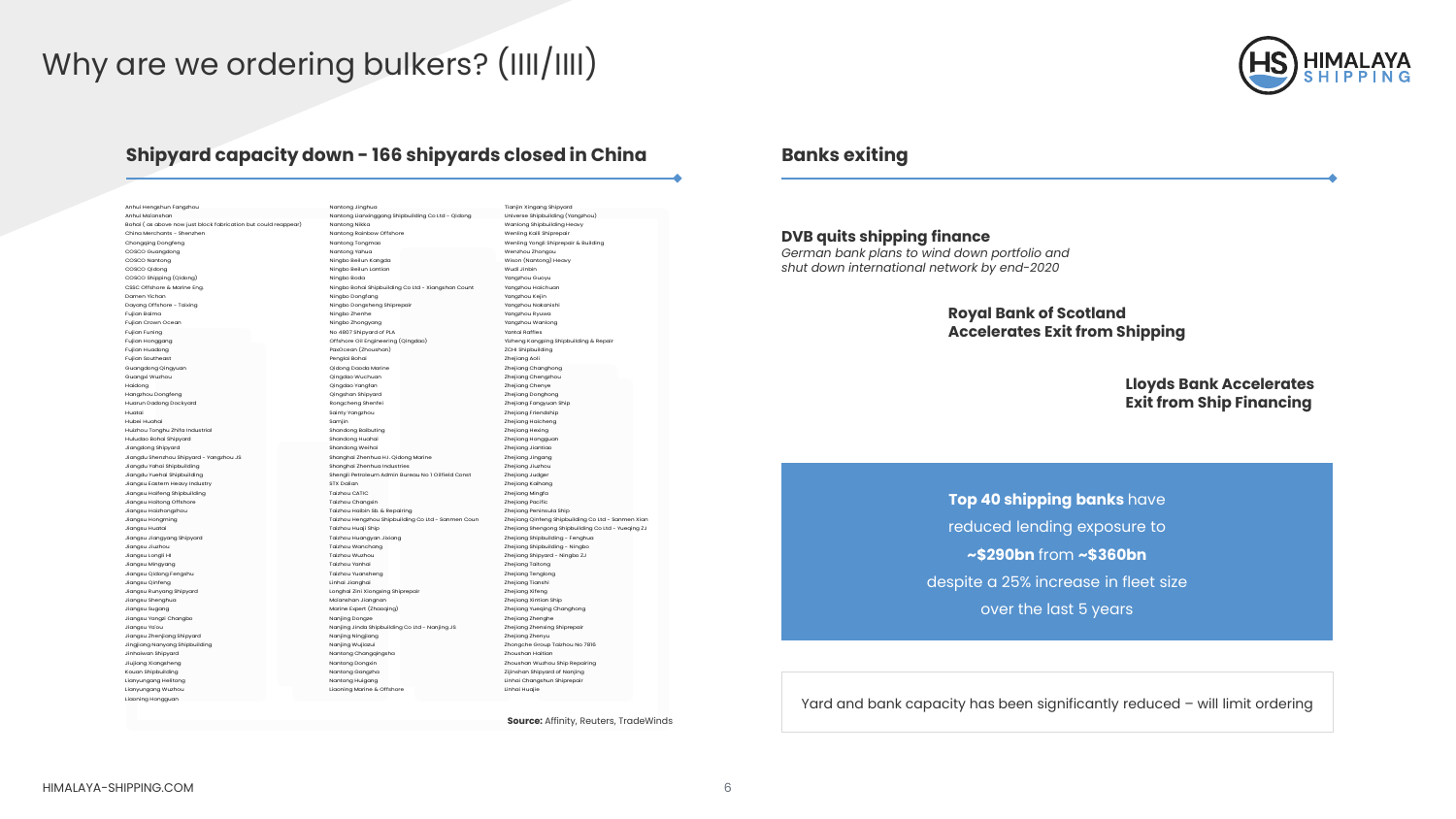# Why are we ordering bulkers? (II/IV)



- IMO greenhouse gas strategy is to reduce carbon intensity by 40% in 2030 vs 2008.
- The strategy is operationalized through the EEXI and CII policy measures, coming into effect 1 January 2023 at latest.
- CII is an operational measure, consequently of importance for charterers, that describes the CO2 emissions per capacity transport work (dwt-mile), yielding an annual rating of A to E.
- There is a mandated 11% improvement requirement in carbon intensity between 2019 and 2026.
- A 21.5% improvement between 2019 and 2030 is needed in order to reach the goal of 40% reduction in carbon intensity by 2030 and should be expected to be enforced<sup>1</sup>.
- For ships that achieve a D rating for three consecutive years, or an E rating in a single year, a corrective action plan must be developed and authorized/approved by flag state or RO (Classification Society)

### **Upcoming regulations will have large impact Current Capesize fleet will struggle with CII towards 2030**



An estimated 58% of existing Capes will have a non-compliant CIIrating (D or E) in 2023, growing to 74% in 2026 and 89% in 2030<sup>1</sup>, based on 2019 performance.

Environmental policy measures will heavily impact the existing fleet, threatening existence of a significant fraction

**Source:** 1) Clarksons Green Transition Group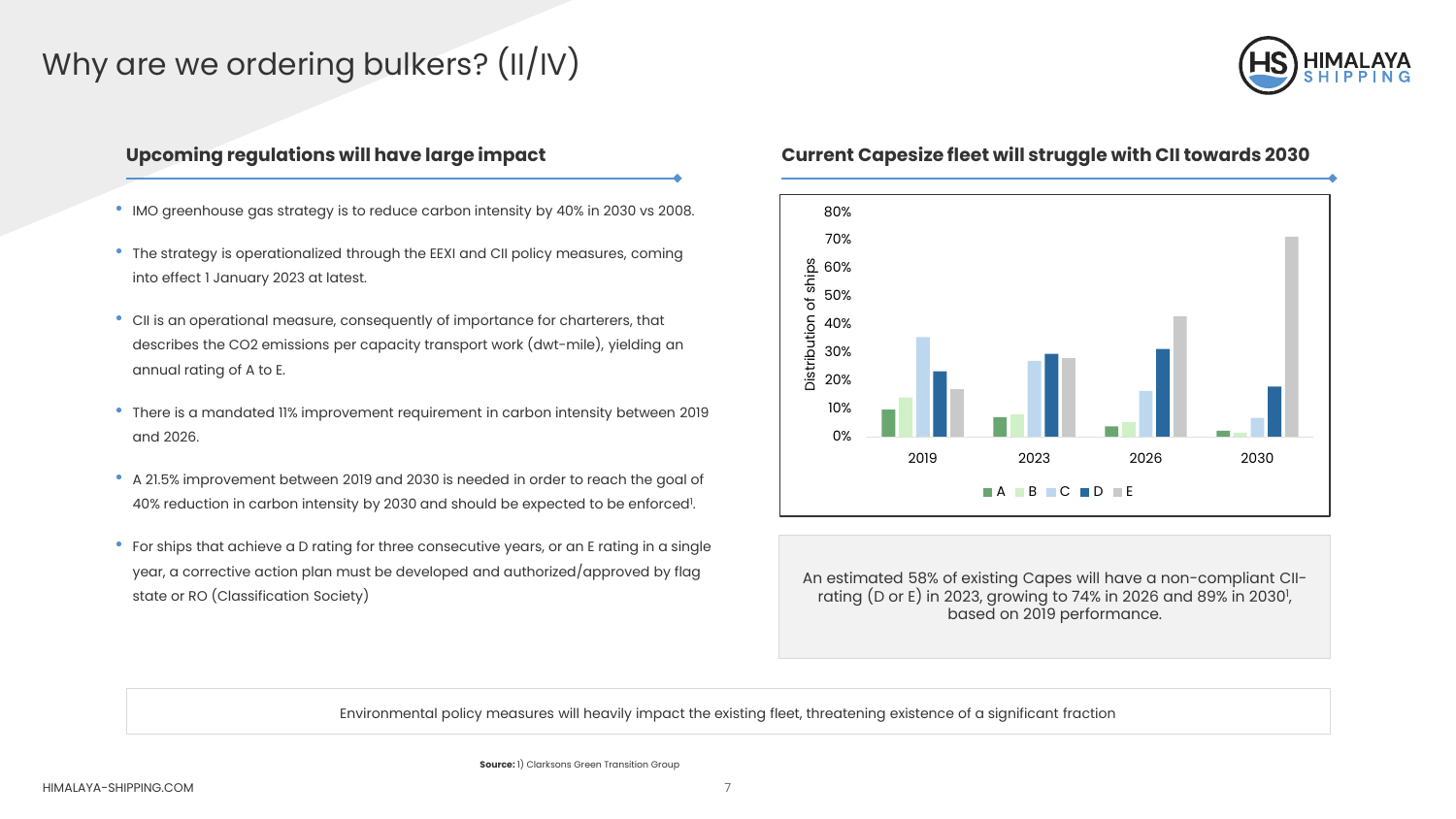# Why are we ordering bulkers? (III/IV)



### **Large part of the fleet non-compliant with new regulation Even 2014 built bulkers face EEXI compliance issues2**

- Ships >5000 tdw **MUST** comply with relevant EEXI standards at first class survey due in 2023 i.e. annual, intermediate or renewal survey to maintain a valid statutory **IAPP** (air pollution prevention) certificate. In short a 'ticket to trade'.
- EEXI is an energy efficiency design criteria for existing ships determining maximum admissible CO2 emission per ton cargo-nautical mile.
- Majority of ships built prior EEDI regulation, the predecessor to EEXI, effective on January 1st 2013 may need to significantly reduce speeds to meet requirement.
- Introduction of CII enhance compliance threshold for older ships. Regulations gets tougher every year



|                             | <b>Build year Build country</b> |       | <b>kDWT</b> | <b>EEXI rating</b> |                            |                   |
|-----------------------------|---------------------------------|-------|-------------|--------------------|----------------------------|-------------------|
| <b>Ship</b>                 |                                 |       |             |                    | <b>Required Calculated</b> | <b>Compliance</b> |
| <b>Capesize X</b>           | 2009                            | Korea | 169         | 2.47               | 3.17                       | <b>No</b>         |
| <b>Capesize Y</b>           | 2014                            | China | 180         | 2.40               | 2.43                       | <b>No</b>         |
| <b>Newcastlemax X</b>       | 2019                            | China | 208         | 2.37               | 2.11                       | <b>Yes</b>        |
| Himalaya<br><b>Shipping</b> | 2023                            | China | 208         | 2.37               | 1.51                       | <b>Yes</b><br>    |

Himalaya Shipping's fleet will comply with EEXI by a clear margin, while a large share of the Capesize fleet is likely to install energy power limitations to achieve compliance

**Source:** 1)VesselsValue, 2)Company data,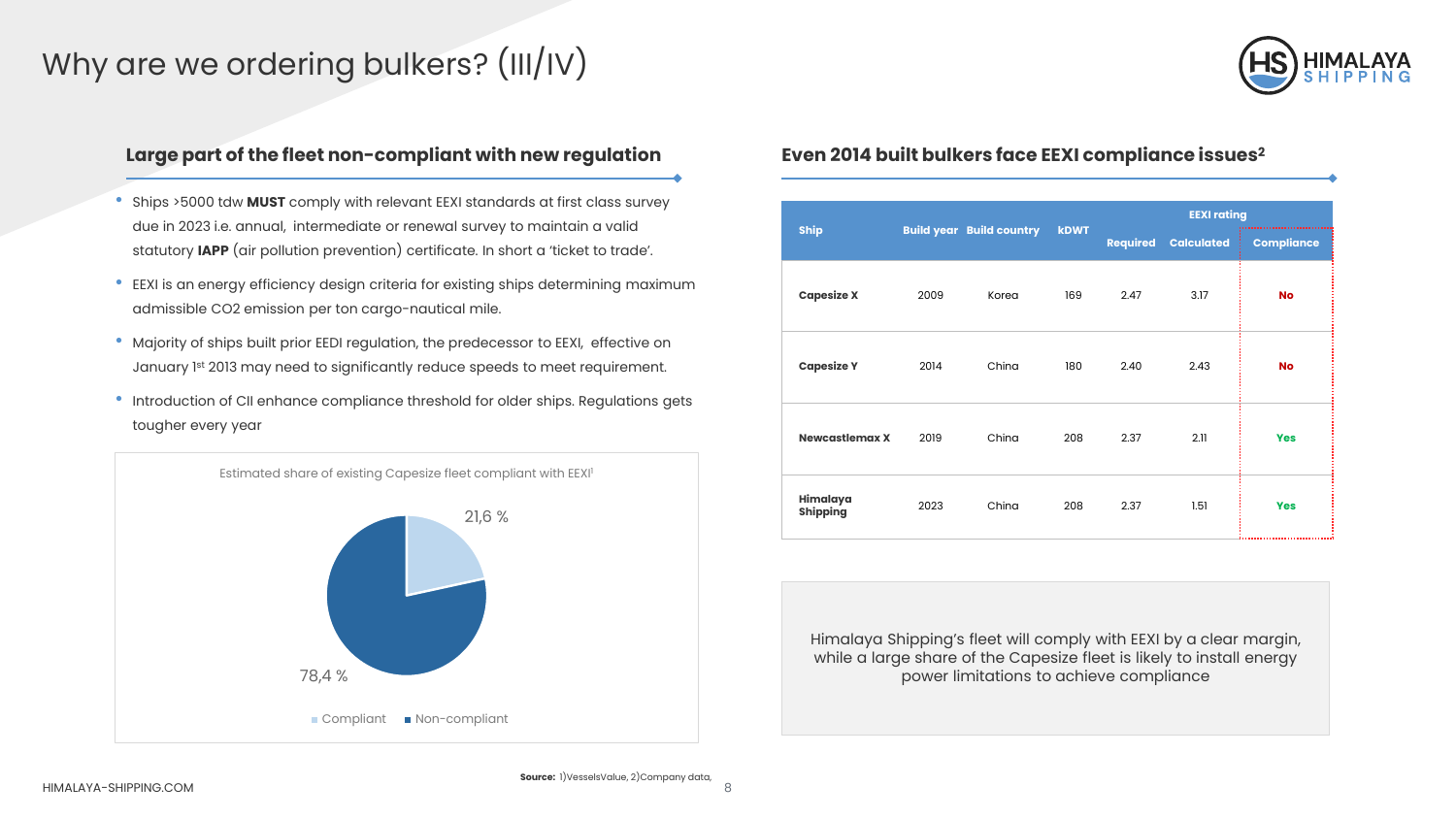# Why are we ordering bulkers? (IV/IV)



## 2019 2023 2024 2025 2026 2030 CII Himalaya - - CII average Capesize E A B C 100% of 2019 fleet  $30\%$   $\smile$  70%

### **Superior environmental performance compared to existing fleet – top CII rating will give significant competitive advantage**

- Himalaya Shipping's fleet is estimated to maintain A-rating throughout 2030 without technical improvements or speed reductions<sup>1</sup>.
- The average Capesize in operation will be D-rated from 2023, and E-rated in 2030, based on 2019 performance2.
- Speed reductions are inevitable for non-compliant vessels, resulting in strengthened market fundamentals.
- In addition to the regulations enforced by the IMO, social pressure on decarbonization is expected to be a strong driving force going forward.
- Cargo owners will seek to reduce their emissions throughout their value chains, resulting in a chase for top-rated vessels and a tiered market where A- and B-rated vessels are paid a premium on the charter rates.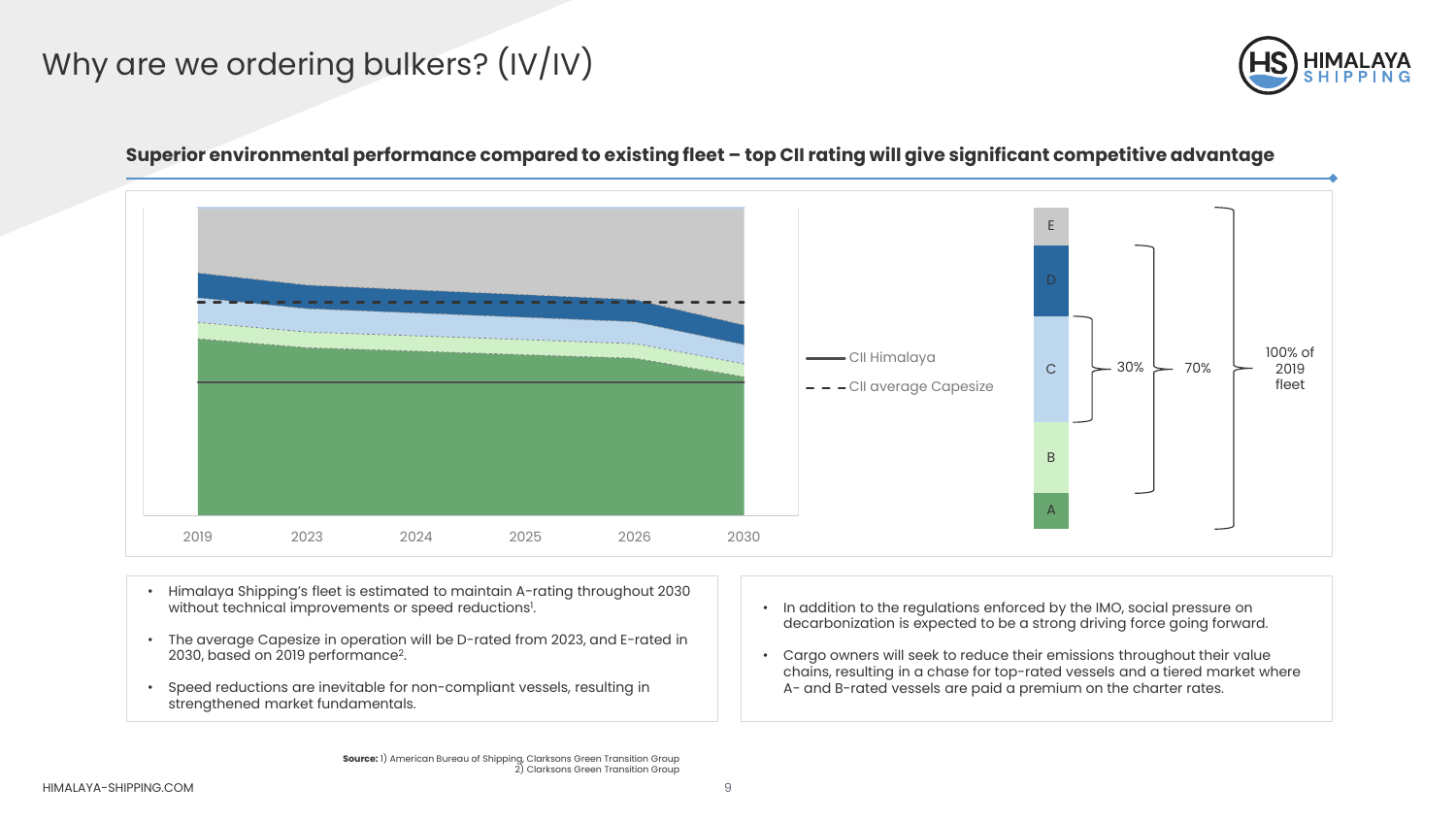# The green twist  $-$  the 12 ships save  $CO<sub>2</sub>$  equal to 40,000 cars - Around half of Norway's EV sales pr year





Himalaya will have the option to run on LSFO if LNG saving or CO<sub>2</sub> saving is not economical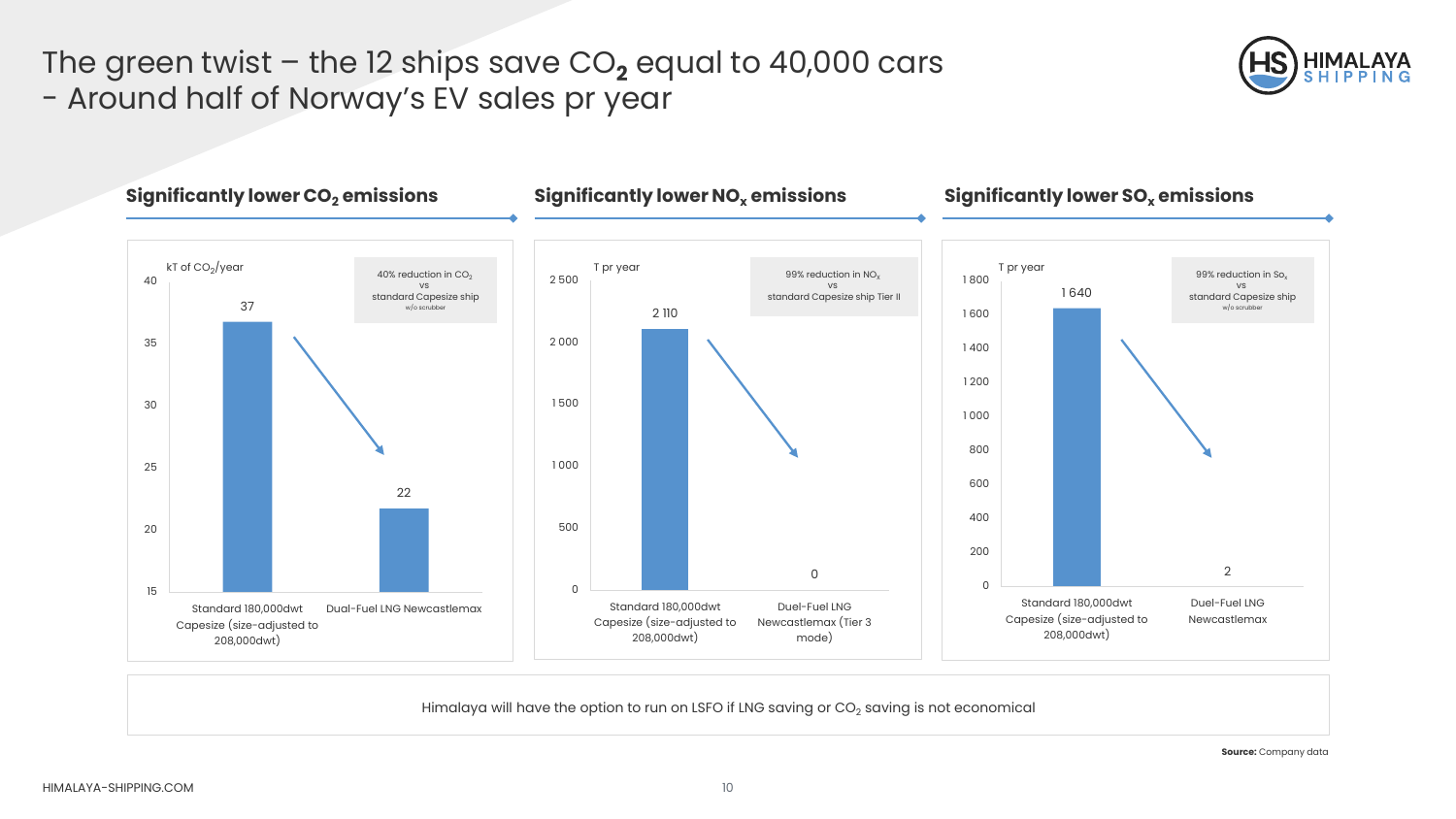## Greenhouse Gas emission reduction from burning LNG



### **Methane slip a diminishing issue the reduction of LNG**

- Methane slip, i.e., unburned methane from the engines, has been a hot topic due to methane's high global warming potential.
- Himalaya Shipping's fleet is fitted with MAN ME-GI high-pressure LNG dual-fuel engine. In combination with in-line shaft generator the concept offer exceptionally low methane slip.
- Factoring in the methane slip, the 100-year and 20-year global warming potential (GWP) of LNG only increases with 5% and 13%, respectively'.

- Record-low methane slip makes it possible to realize significant GHG savings from burning LNG.
- Running on LNG reduces the CO2-equivalent emissions in the range between 18% and 24% compared to VLSFO, depending on if GWP potential is reflected on a 20-year or 100 year basis2.
- Each ship can save the environment from more than 7,500 tons  $CO<sub>2</sub>$  equivalents a year, the same effect as replacing 1600 cars with EVs<sup>2</sup>, only from switching to LNG.



LNG can make Himalaya's fleet reduce GHG emissions equivalent to replacing 20 000 cars with EVs

**Source:** 1) MAN, 2) Clarksons Green Transition Group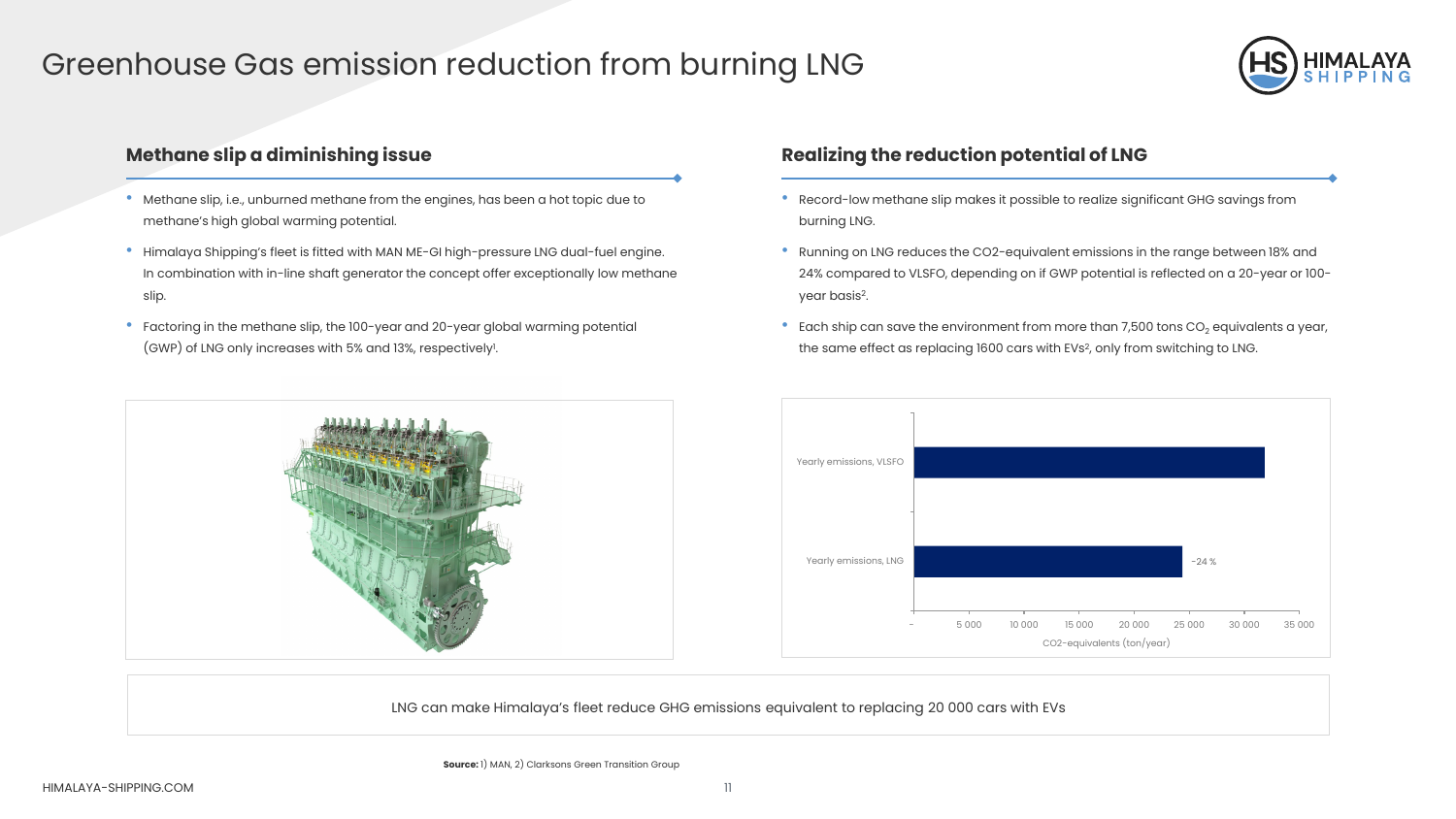## Why are we ordering bulkers with LNG DF?



- The CII-threshold values will tighten gradually to an expected required CII-improvement of **21.5%** in 2030 compared to 2019 values.
- Options to improve CII are limited, with reduced sailing speed seemingly being the only viable alternative for mass adoption.
- The estimated speed reduction for a modern Capesize (built after 2015) to maintain its 2019 rating in 2030 is **19%**<sup>1</sup> .

Even when factoring in the methane slip, a MEGI LNG dual-fuel engine can improve CII by approximately **24**%, without speed reductions<sup>1</sup>.



### **LNG fuel is a viable alternative to speed reduction… … but supply of LNG fueled ships will remain limited2**

- The number of LNG capable Capesize vessels in operation stands at a negligible 0.3% of the total.
- LNG dual fuel has gained solid traction in the Capesize segment, and accounts for 39% of the current orderbook.
- With a limited orderbook, however, the supply of LNG ships will remain small in the foreseeable future, **topping out at 3.1% going in to 2025.**



LNG DF ships can stay clear of a ~ 20% speed reduction required to maintain CII rating

**Source:** 1) Clarksons Green Transition Group, 2) Clarksons World Fleet Register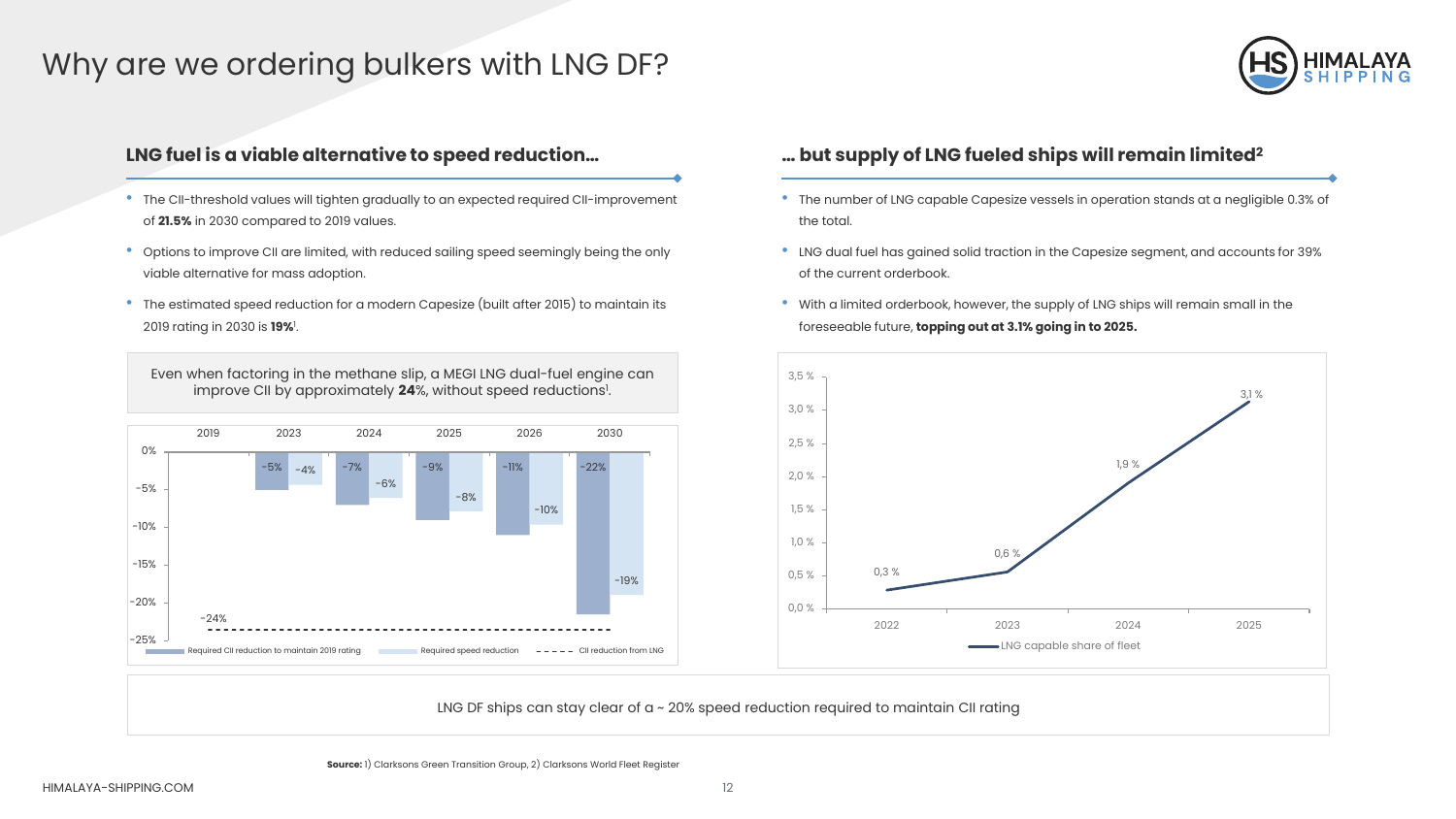# Long-term prices support fuel benefit





## Long-term LNG prices are lower than Oil **Consumption is lower -** significant savings<sub>1</sub>



In addition comes potential  $CO<sub>2</sub>$  benefit of ~USD2k/day<sub>2</sub>

1) VLSFO trading at 20% of Brent forward prices. \$0.75/mmbtu LNG logistics cost. \$30/MT MGO logistics cost. Consumption; LNG round voyage 24.1 MT/d. VLSFO round voyage 28.2 MT/d

2) Based on USD100/t for  $CO<sub>2</sub>$  and 50% of tax applicable. Savings of 15k tonnes pr year vs a standard cape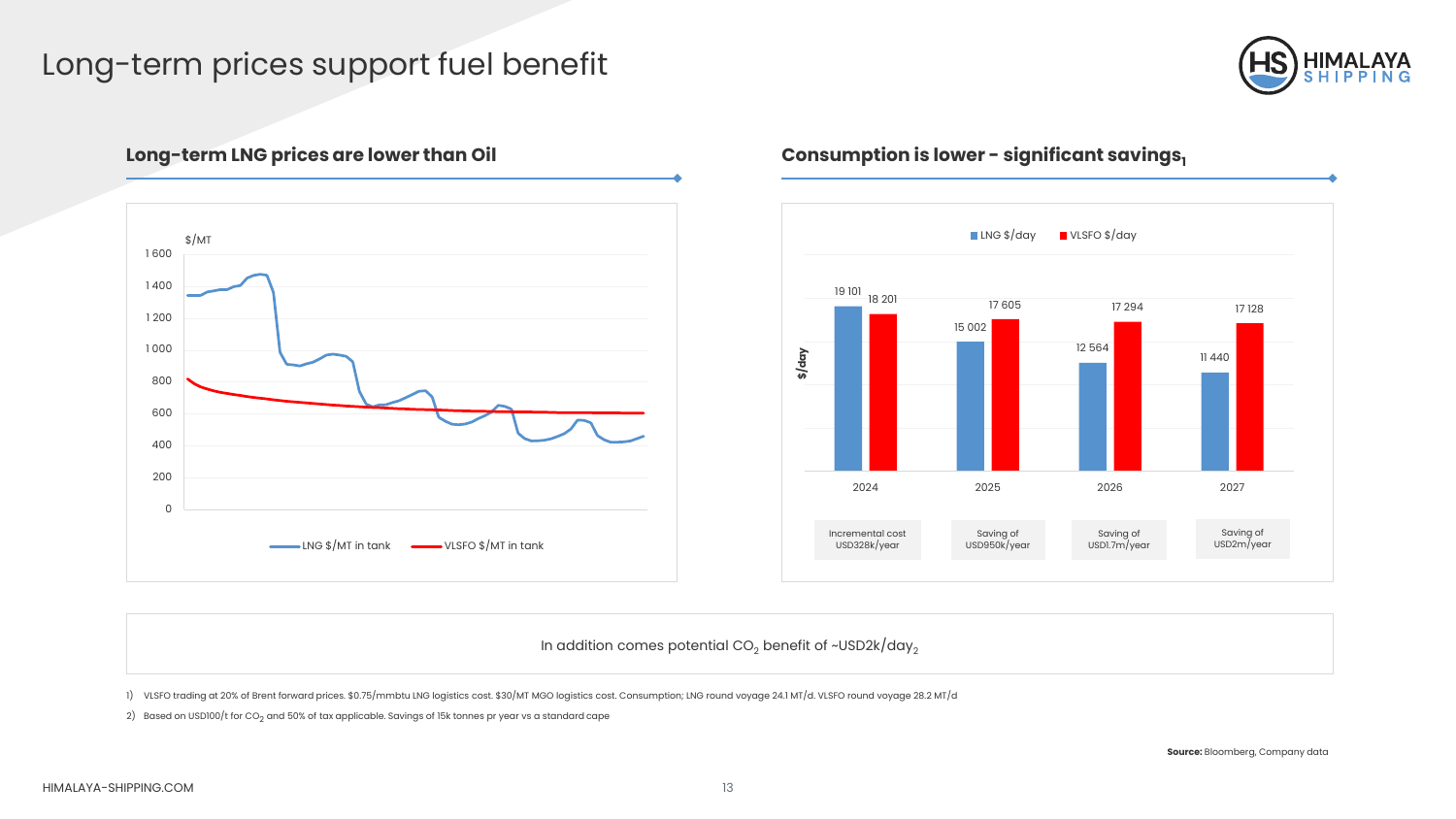# Why the Himalaya ships deserve a premium



# **Running on LNG @ \$9/mmbtu – 80% premium to BCI index**



### **(Ballast) Running on LSFO – 52% premium to BCI index (Ballast)**

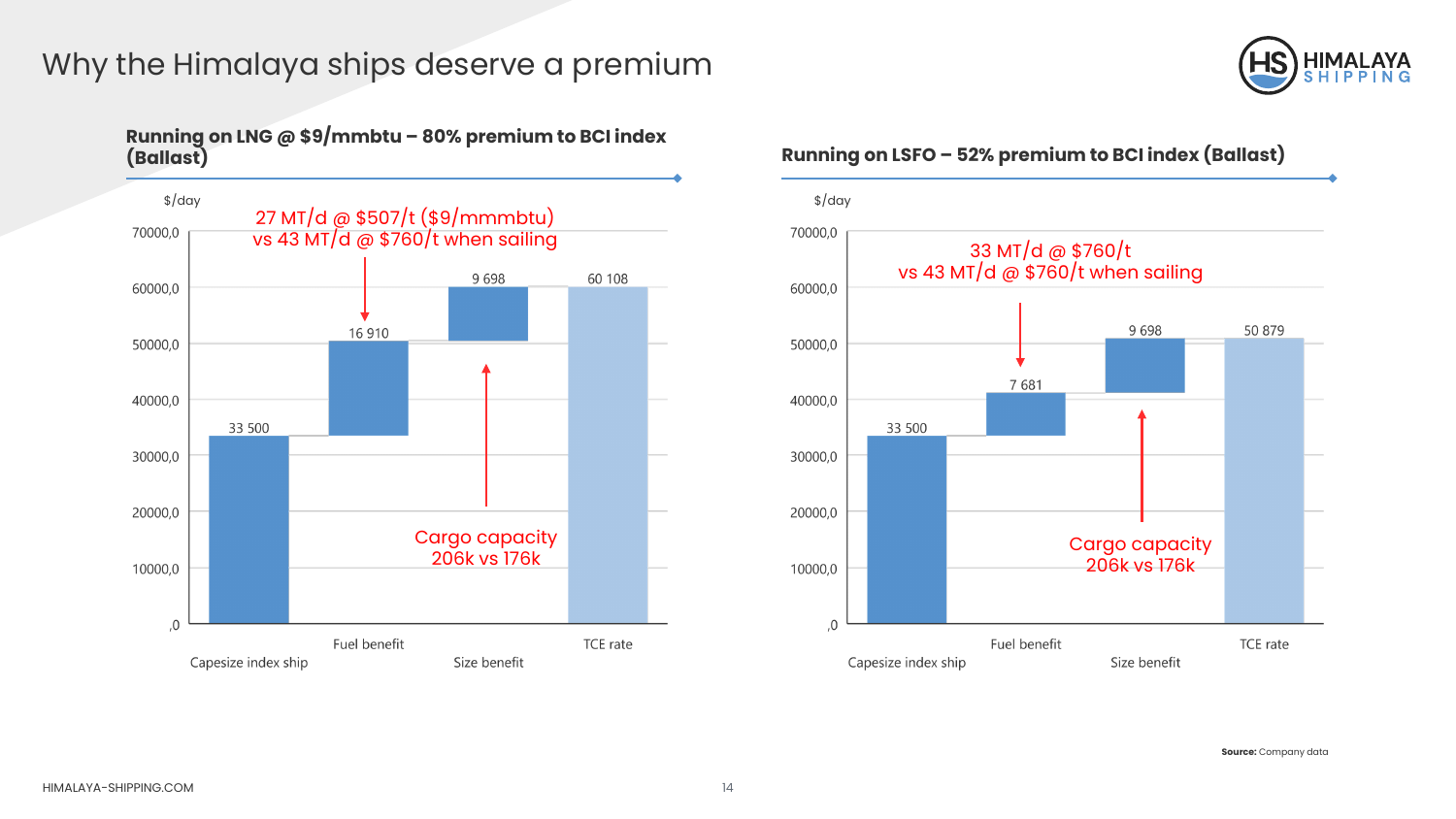# Significant cash-flow



### **High sensitivity to an improving market**



Himalaya achieved rates based on 35% premium to Capesize index, \$5k/day in LNG/CO2 benefit. Cash breakeven of \$23k/day

Share price NOK49 – No shares outstanding 32.1m